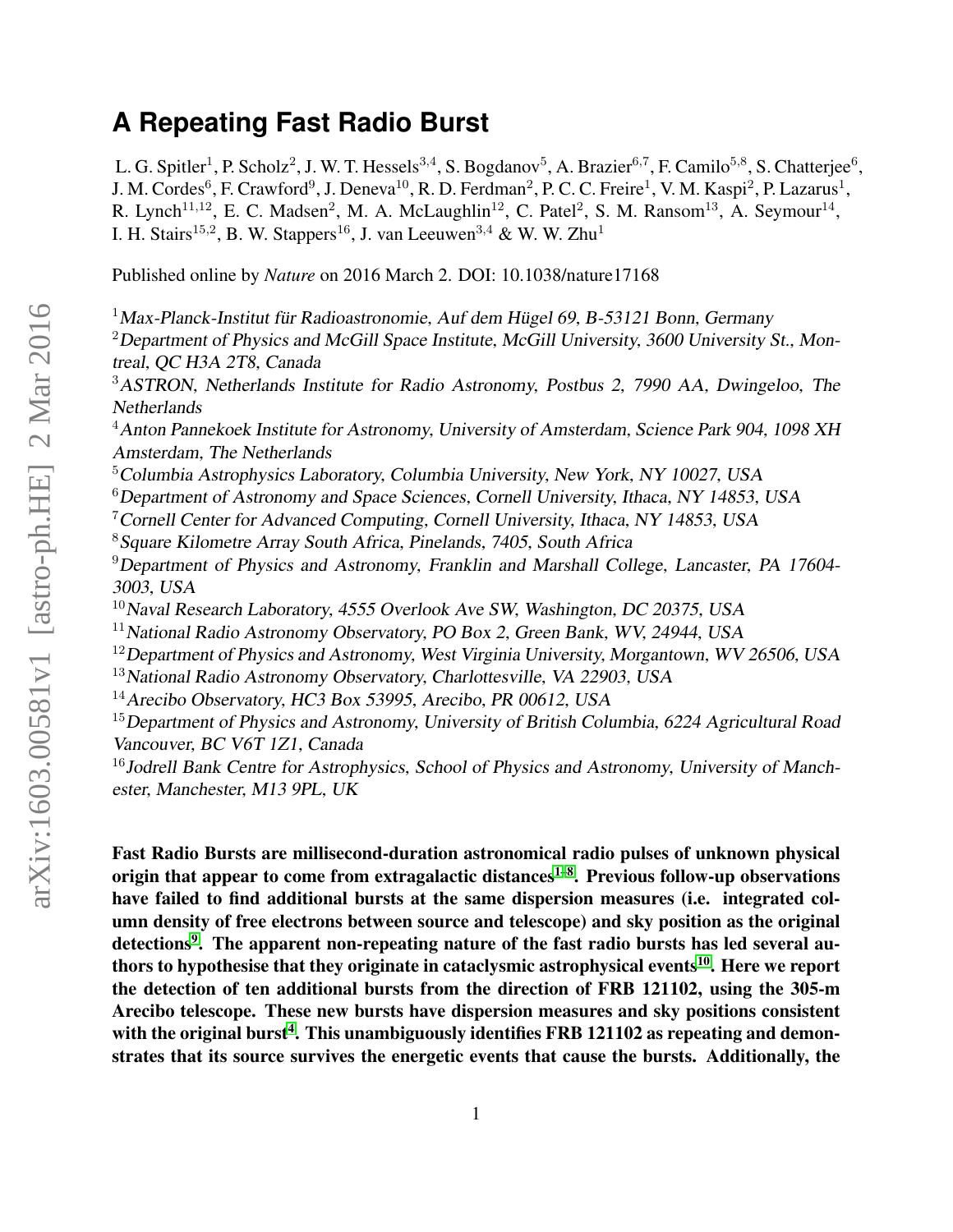bursts from FRB 121102 show a wide range of spectral shapes that appear to be predominantly intrinsic to the source and which vary on timescales of minutes or shorter. While there may be multiple physical origins for the population of fast radio bursts, the repeat bursts with high dispersion measure and variable spectra specifically seen from FRB 121102 support models that propose an origin in a young, highly magnetised, extragalactic neutron  $\mathrm{star}^{11,12}.$  $\mathrm{star}^{11,12}.$  $\mathrm{star}^{11,12}.$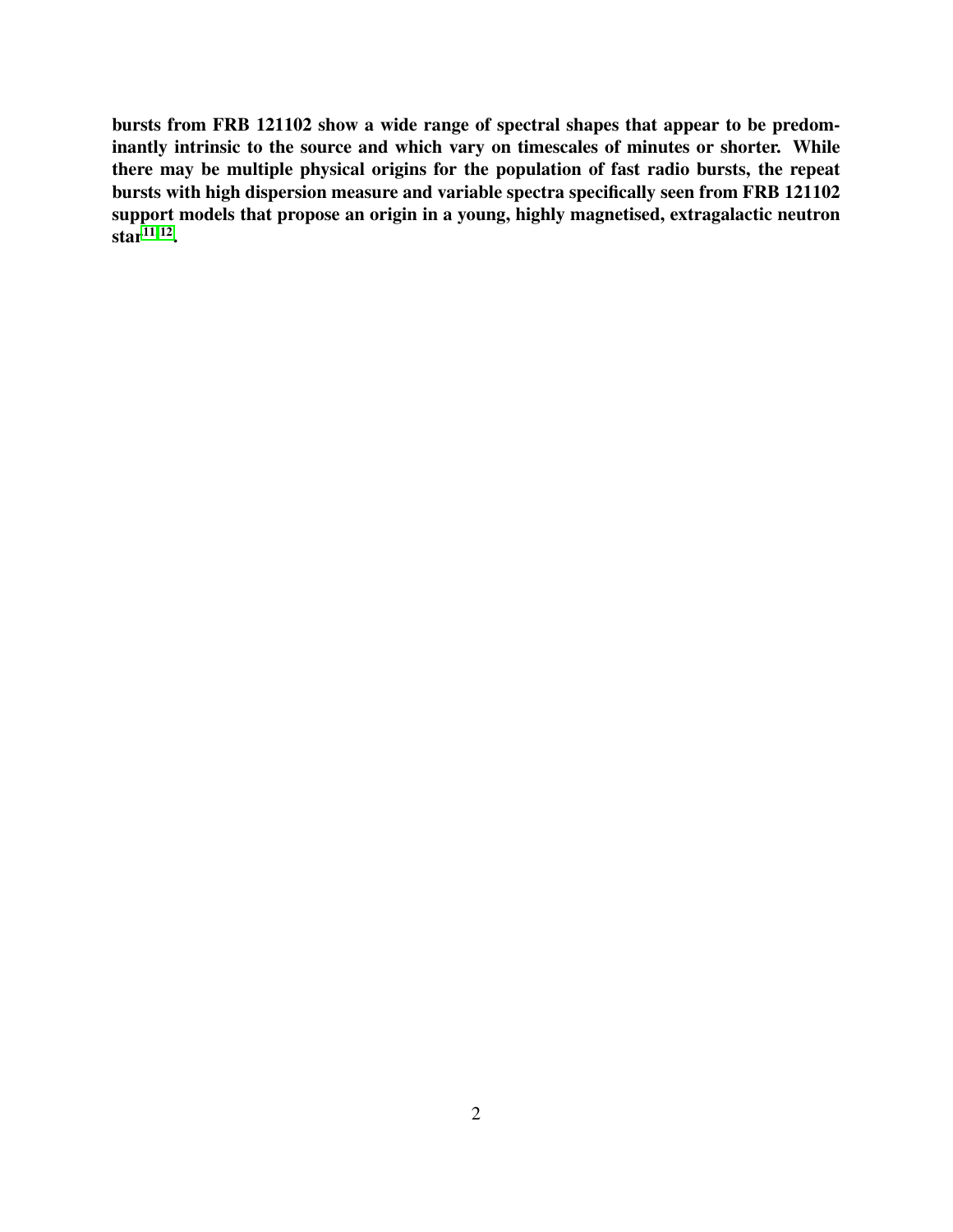FRB 121102 was discovered<sup>[4](#page-5-4)</sup> in the PALFA survey, a deep search of the Galactic plane at 1.4 GHz for radio pulsars and fast radio bursts (FRBs) using the 305-m William E. Gordon Telescope at the Arecibo Observatory and the 7-beam Arecibo L-band Feed Array (ALFA)<sup>[13,](#page-5-7)14</sup>. The observed dispersion measure (DM) of the burst is roughly three times the maximum value expected along this line of sight in the NE2001 model<sup>[15](#page-5-9)</sup> of Galactic electron density, i.e.  $\beta_{DM} \equiv$  $\text{DM}_{\text{FRB}} / \text{DM}_{\text{Max}}^{\text{Gal}} \sim 3$ , suggesting an extragalactic origin.

Initial Arecibo follow-up observations were limited in both dwell time and sky coverage and resulted in no detection of additional bursts<sup>[4](#page-5-4)</sup>. In 2015 May and June we carried out more extensive follow-up using Arecibo, covering a  $\sim 9'$  radius with a grid of six ALFA pointings around the then-best sky position of FRB 121102 (Figure [1](#page-9-0) and Extended Data Table [1](#page-20-0) and [2\)](#page-21-0). As described in the Methods, high-time-resolution, total intensity spectra were recorded, and the data were processed using standard radio-frequency interference (RFI) excision, dispersion removal, and single-pulse-search algorithms implemented in the PRESTO software suite and associated data reduction pipelines $14, 16, 17$  $14, 16, 17$  $14, 16, 17$ .

We detected 10 additional bursts from FRB 121102 in these observations. The burst properties, and those of the initial FRB 121102 burst, are listed in Table [1.](#page-8-0) The burst intensities are shown in Figure [2.](#page-11-0) No other periodic or single-pulse signals of a plausible astrophysical origin were detected at any other DM. Until the source's physical nature is clear, we continue to refer to it as FRB 121102 and label each burst chronologically starting with the original detection.

The ten newly detected bursts were observed exclusively in two adjacent sky positions of the telescope pointing grid located ~ [1](#page-9-0).3' apart (Figure 1 and Extended Data Table [1\)](#page-20-0). The unweighted average J2000 position from the centres of these two beams is right ascension  $\alpha = 0.5^{h}31^{m}58^{s}$ , declination  $\delta = +33^{\circ}08^{\circ}04^{\circ}$ , with an uncertainty radius of ~ 3'. The corresponding Galactic longitude and latitude are  $l = 174°89, b = -0°23$ . This more accurate position is 3.7' from the beam centre of the discovery burst<sup>[4](#page-5-4)</sup>, meaning that FRB 121102 Burst 1 was detected well off axis, as originally concluded.

The measured DMs of all 11 bursts are consistent to within the uncertainties, and the dispersion indices (dispersive delay  $\Delta t \propto \nu^{-\xi}$ ) match the  $\xi = 2.0$  value expected for radio waves traveling through a cold, ionised medium. This is strong evidence that a single astronomical source is responsible for the events. In addition, the ∼ 0.002 DM index uncertainty we calculate for Burst 11 (see Methods) is slightly less than that reported for FRB 110523<sup>[8](#page-5-1)</sup>, making this the most precise determination of dispersion index for any FRB thus far. The upper bound on the dispersion index is identical to that of FRB  $110523^8$  $110523^8$ , and hence, following the same arguments used there, Burst 11 provides a similar lower limit of 10 AU for the size of the dispersive region.

The 11 bursts have peak flux densities  $gS_{1400} \sim 0.02 - 0.3$  Jy at 1.4 GHz, where g is the antenna gain at the source's unknown location in the beam normalised to unit amplitude on the beam axis. The other known FRBs typically have order-of-magnitude higher peak flux densities of  $gS_{1400} \sim 0.2 - 2$  Jy. The wide range of flux densities seen at Arecibo, some near the detection threshold, suggests that weaker bursts are also produced, likely at a higher rate. The rate of burst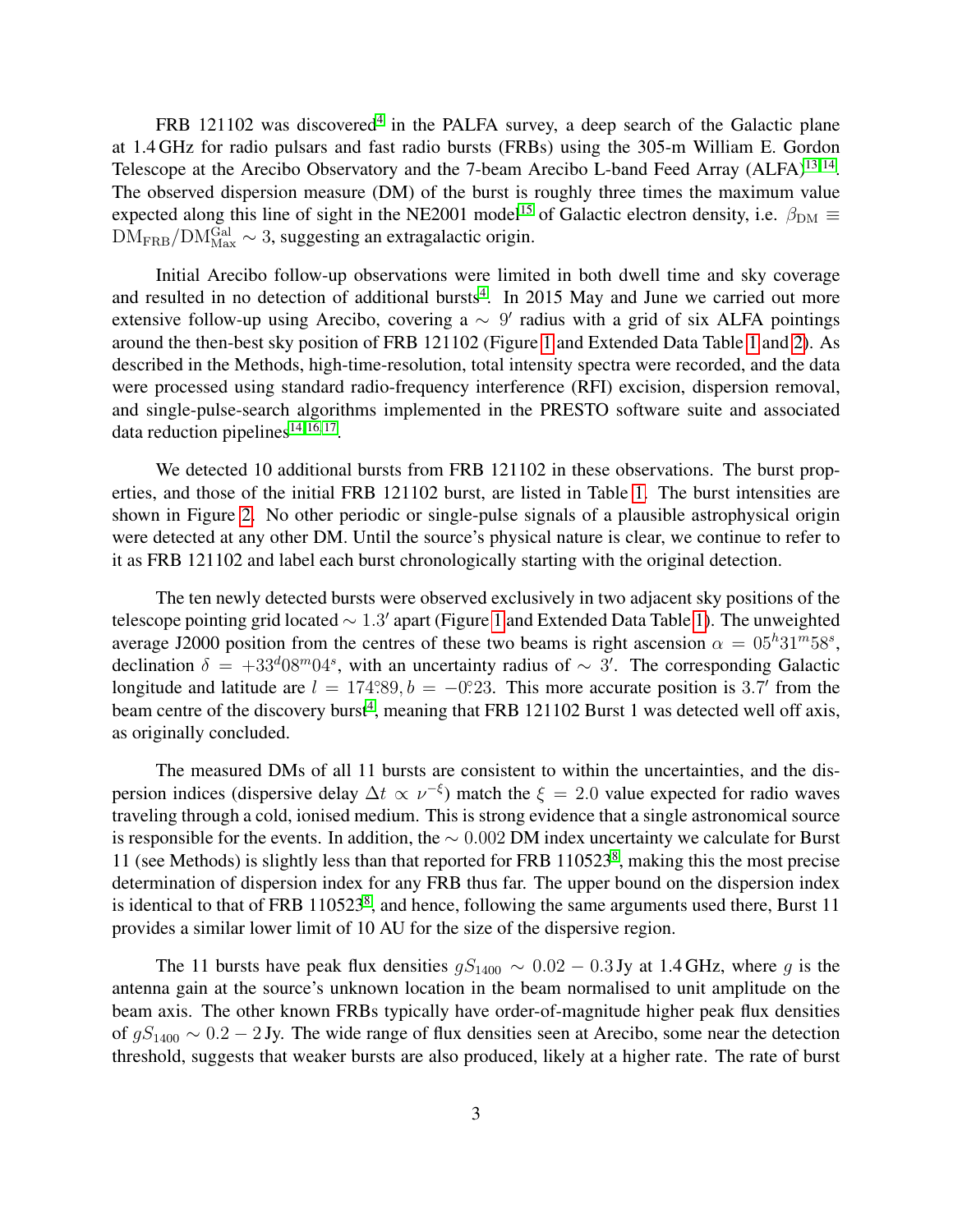detections is  $\sim$ 3 hr<sup>-1</sup> for bursts with  $gS_{1400} \gtrsim 20$  mJy over all observations in which an ALFA beam was within 3.5' of the improved position. We note, however, that the bursts appear to cluster in time with some observing sessions showing multiple bright bursts and others showing none.

The observed burst full widths at half maximum are  $w_{50} = 2.8 - 8.7$  ms, which are consistent with the  $w_{50} = 1.3 - 23.4$  ms widths seen from other FRBs. No clear evidence for scatter broadening was seen in any of the bursts. Bursts 8 and 10 show double-peaked profiles, which has also been seen in FRB 121002<sup>[7](#page-5-10)</sup>. Furthermore, the morphologies of Bursts 8 and 10 evolve smoothly with frequency.

Within our observing band  $(1.214 - 1.537 \text{ GHz})$  the burst spectra are remarkably variable. Some are brighter toward higher frequencies, as in the initial discovery, Burst 1, while others are brighter toward lower frequencies. The spectra of Bursts 8 and 10 are not monotonic. The detections of Bursts 6–11 exclusively in Beam 0 of the ALFA receiver (see Extended Data Table 1) means that the bursts must have been detected in the main beam and not in a side-lobe. While the frequency-dependent shape of the main beam attenuates the bursts' intrinsic spectra at higher frequencies if the source is off-axis<sup>[4](#page-5-4)</sup>, this bias is either not large enough or in the wrong direction to cause the observed spectral variability of Bursts 6–11. Given our improved position, Burst 1 is consistent with its detection in a side-lobe, which, unlike in the main beam, could have caused attenuation of the spectrum at lower frequencies. This spectral volatility is reflected by the wide range of spectral indices  $\alpha \sim -10$  to +14 obtained from fitting a power-law model ( $S_{\nu} \propto \nu^{\alpha}$ , where  $S_{\nu}$  is the flux density at frequency  $\nu$ ) to burst spectra (Table [1\)](#page-8-0).

There is no evidence for fine-scale diffractive interstellar scintillation, most likely because it is unresolved by our limited spectral resolution. In principle, the spectra could be strongly modu-lated if the source is multiply imaged by refraction in the interstellar medium<sup>[18](#page-6-2)</sup> or by gravitational lensing. However, the splitting angle between sub-images required to produce spectral structure across our band  $(\ll 1$  milli-arcsecond) is much smaller than the expected diffraction angle from interstellar plasma scattering. The fine-scaled diffraction structure in the spectrum will therefore wash out the oscillation. Lastly, positive spectral indices could also be explained by free-free ab-sorption at the source<sup>[19](#page-6-3)</sup>, but this is ruled out by the large spectral differences among bursts. We therefore conclude that the spectral shapes and variations are likely to be predominantly intrinsic to the source.

An analysis of the arrival times of the bursts did not reveal any statistically significant periodicity (see Methods). If the source has a long period  $(\gtrsim 1 \text{ s})$ , then it is likely emitting at a wide range of rotational phases, which is not uncommon for magnetars<sup>[20](#page-6-4)</sup>, making a convincing period determination difficult. Due to the small number of detected bursts, we are not sensitive to periodicities much shorter than  $\sim 100$  ms.

Repeat bursts rule out models involving cataclysmic events – such as merging neutron stars<sup>[21](#page-6-5)</sup> or collapsing supra-massive neutron stars<sup>[10](#page-5-3)</sup>. Bursts from Galactic flare stars have been proposed as a model for FRBs with the DM excess originating in the stellar corona<sup>[22](#page-6-6)</sup>. However, temporal density variations in the corona should produce bursts with varying DMs, which we do not observe.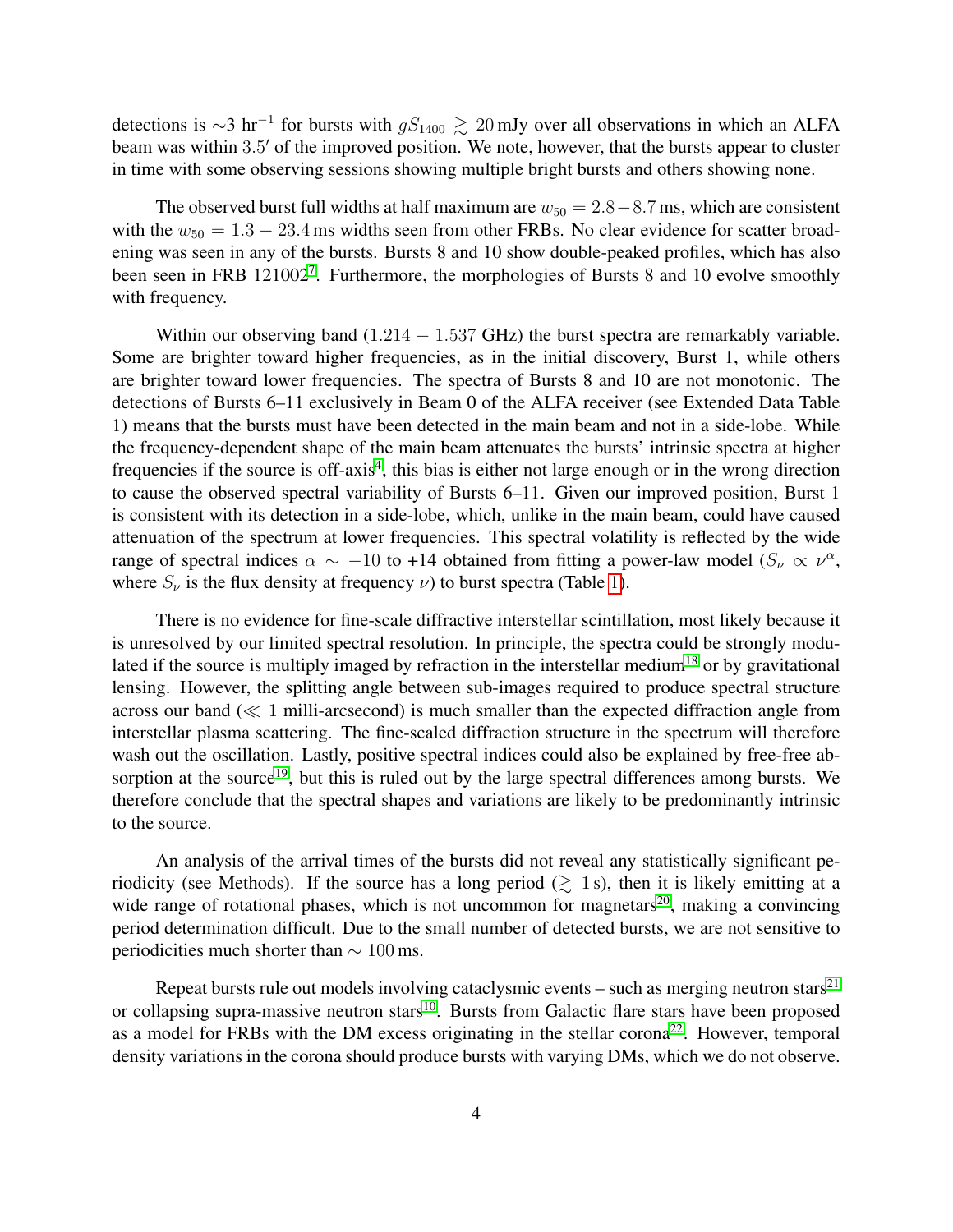Planets orbiting in a magnetised pulsar wind may produce a millisecond-duration burst once per orbital period<sup>[23](#page-6-7)</sup>; however, the observed intra-session separations of our bursts (23 to 572 s) are too short to correspond to orbital periods. Repeated powerful radiative bursts are associated with magnetars, and indeed giant flares from the latter have been suggested as a FRB source<sup>[12,](#page-5-6) [19,](#page-6-3) [24](#page-6-8)</sup>. However, no Galactic magnetar has been seen to emit more than a single giant flare in over four decades of monitoring, arguing against a magnetar giant flare origin for FRB 121102. Magnetars have been observed to exhibit repeating bright radio pulses<sup>[20](#page-6-4)</sup>, however not yet at the energy scale implied if FRB 121102 is more than several hundred kpc away.

Giant pulse emission from an extragalactic pulsar remains a plausible model<sup>[11](#page-5-5)</sup>. The most prominent giant pulses are from the Crab pulsar, which has a large spin-down energy loss rate. Spectral indices calculated from wideband measurements of giant pulses from the Crab pulsar<sup>[25](#page-6-9)</sup> have a broad distribution ranging from  $\alpha \sim -15$  to +10, as well as frequency "fringes" – i.e. a banded structure to the emission brightness as a function of frequency<sup>[26](#page-6-10)</sup>. These fringes have characteristic widths of a few hundred MHz, and we speculate that – given our 322-MHz observing bandwidth – a similar phenomenon could create the spectral variability we have seen in FRB 121102. The double-peaked nature of some FRB 121102 bursts is also possible in the giant pulse model<sup>[7](#page-5-10)</sup>, and the evolution of these burst morphologies with frequency could imply rapid spectral variation between consecutive (sub-)pulses only milliseconds apart.

The low Galactic latitude and relatively small  $\beta_{DM}$  of FRB 121102 compared with other FRBs raises the question whether it is genuinely extragalactic in origin (see also Methods). However, no H $\alpha$  or HII regions are seen in archival data along the line of sight to FRB 121102, as might be expected for an intervening ionised nebula<sup>[4](#page-5-4)</sup> that can give  $\beta_{DM} \gg 1$ . Furthermore, a detailed multi-wavelength investigation, which searched for a compact nebula in a sky region that includes the refined position presented here, concluded that FRB 121102's high DM cannot be explained by unmodelled Galactic structure along the line of sight and that FRB 121102 must therefore be extragalactic<sup>[19](#page-6-3)</sup>. Conclusively establishing that FRB 121102 is extragalactic will require arcsecond localisation and association with a host galaxy. The repeating nature of the bursts facilitates such localisation with a radio interferometer.

While the FRB [1](#page-5-0)21102 bursts share many similarities to the FRBs detected using the Parkes<sup>1-3,5-7</sup> and Green Bank<sup>[8](#page-5-1)</sup> telescopes, it is unclear whether FRB 121102 is representative of all FRBs. The 10 bursts from FRB 121102 in 2015 were detected near the best-known position in 3 hrs of observations. In contrast, follow-up observations of the Parkes FRBs, again using the Parkes telescope, range in total time per direction from a few hours<sup>[9](#page-5-2)</sup> to almost [1](#page-5-0)00 hours<sup>1</sup> and have found no additional bursts. Arecibo's  $> 10 \times$  higher sensitivity may allow detection of a broader range of the burst-energy distribution of FRBs, thus increasing the chances of detecting repeated bursts; for example, of the 11 bursts from FRB 121102, Parkes may have been capable of detecting only Bursts 8 or 11. More sensitive observations of the Parkes FRBs may therefore show that they also sporadically repeat.

Alternatively, FRB 121102 may be fundamentally different from the FRBs detected at Parkes and Green Bank. As was the case for supernovae and gamma-ray bursts, multiple astrophysical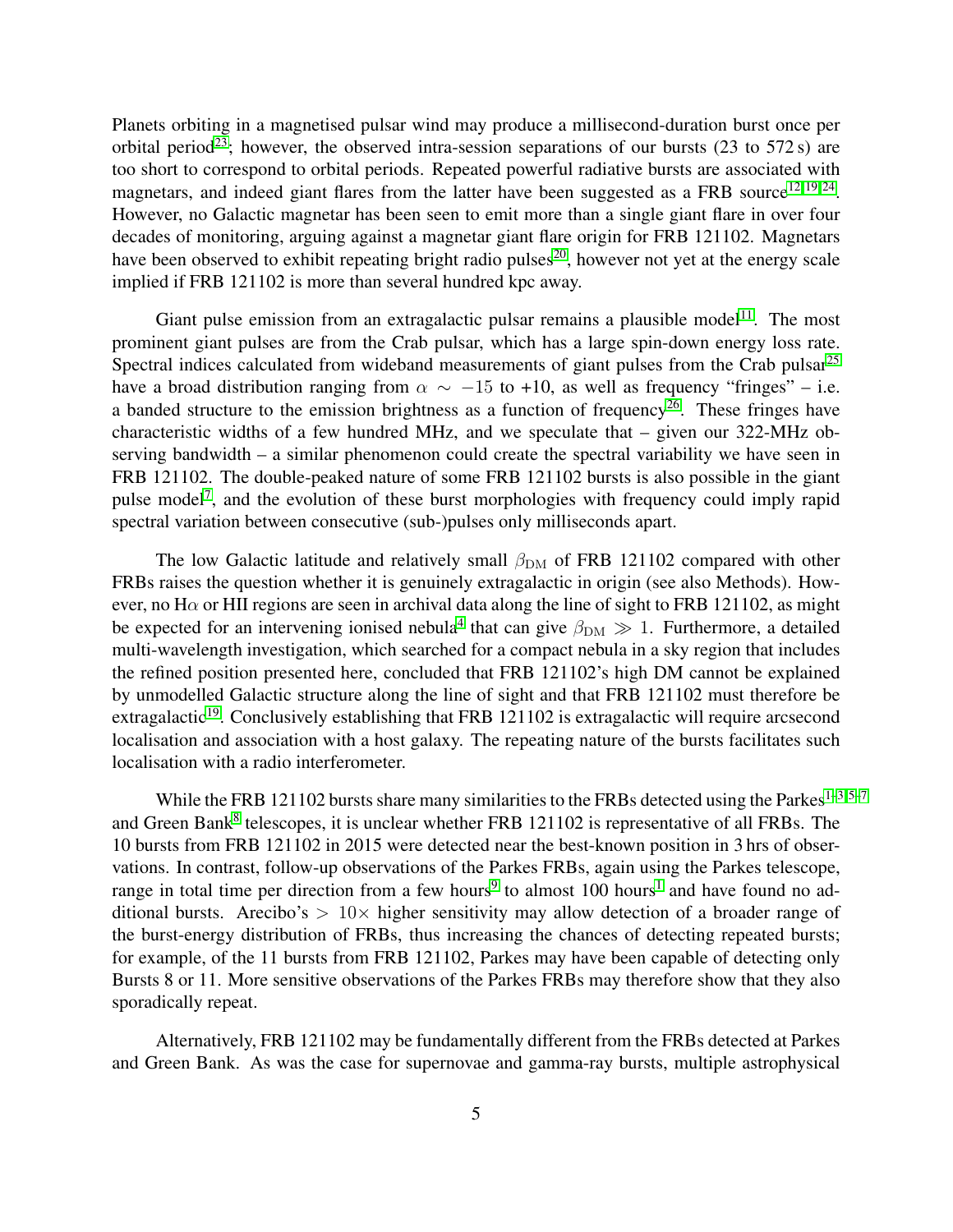processes may be required to explain a diversity of observational properties of FRBs.

- <span id="page-5-0"></span>1. Lorimer, D. R., Bailes, M., McLaughlin, M. A., Narkevic, D. J. & Crawford, F. A Bright Millisecond Radio Burst of Extragalactic Origin. *Science* 318, 777– (2007).
- <span id="page-5-13"></span>2. Thornton, D. *et al.* A Population of Fast Radio Bursts at Cosmological Distances. *Science* 341, 53–56 (2013).
- <span id="page-5-11"></span>3. Burke-Spolaor, S. & Bannister, K. W. The Galactic Position Dependence of Fast Radio Bursts and the Discovery of FRB011025. *Astrophys. J.* 792, 19 (2014).
- <span id="page-5-4"></span>4. Spitler, L. G. *et al.* Fast Radio Burst Discovered in the Arecibo Pulsar ALFA Survey. *Astrophys. J.* 790, 101 (2014).
- <span id="page-5-12"></span>5. Petroff, E. *et al.* A real-time fast radio burst: polarization detection and multiwavelength follow-up. *Mon. Not. R. Astron. Soc.* 447, 246–255 (2015).
- <span id="page-5-14"></span>6. Ravi, V., Shannon, R. M. & Jameson, A. A Fast Radio Burst in the Direction of the Carina Dwarf Spheroidal Galaxy. *Astrophys. J.* 799, L5 (2015).
- <span id="page-5-10"></span>7. Champion, D. J. *et al.* Five new Fast Radio Bursts from the HTRU high latitude survey: first evidence for two-component bursts. *ArXiv e-prints* (2015). <1511.07746>.
- <span id="page-5-1"></span>8. Masui, K. *et al.* Dense magnetized plasma associated with a fast radio burst. *Nature* 528, 523–525 (2015).
- <span id="page-5-2"></span>9. Petroff, E. *et al.* A survey of FRB fields: limits on repeatability. *Mon. Not. R. Astron. Soc.* 454, 457–462 (2015).
- <span id="page-5-3"></span>10. Falcke, H. & Rezzolla, L. Fast radio bursts: the last sign of supramassive neutron stars. *Astron. Astrophys.* 562, A137 (2014).
- <span id="page-5-5"></span>11. Cordes, J. M. & Wasserman, I. Supergiant Pulses from Extragalactic Neutron Stars. *ArXiv:1501:00753* (2015). <1501.00753>.
- <span id="page-5-6"></span>12. Pen, U.-L. & Connor, L. Local Circumnuclear Magnetar Solution to Extragalactic Fast Radio Bursts. *Astrophys. J.* 807, 179 (2015).
- <span id="page-5-7"></span>13. Cordes, J. M. *et al.* Arecibo Pulsar Survey Using ALFA. I. Survey Strategy and First Discoveries. *Astrophys. J.* 637, 446–455 (2006).
- <span id="page-5-8"></span>14. Lazarus, P. *et al.* Arecibo Pulsar Survey Using ALFA. IV. Mock Spectrometer Data Analysis, Survey Sensitivity, and the Discovery of 40 Pulsars. *Astrophys. J.* 812, 81 (2015).
- <span id="page-5-9"></span>15. Cordes, J. M. & Lazio, T. J. W. NE2001.I. A New Model for the Galactic Distribution of Free Electrons and its Fluctuations. *ArXiv Astrophysics e-prints* (2002). <astro-ph/0207156>.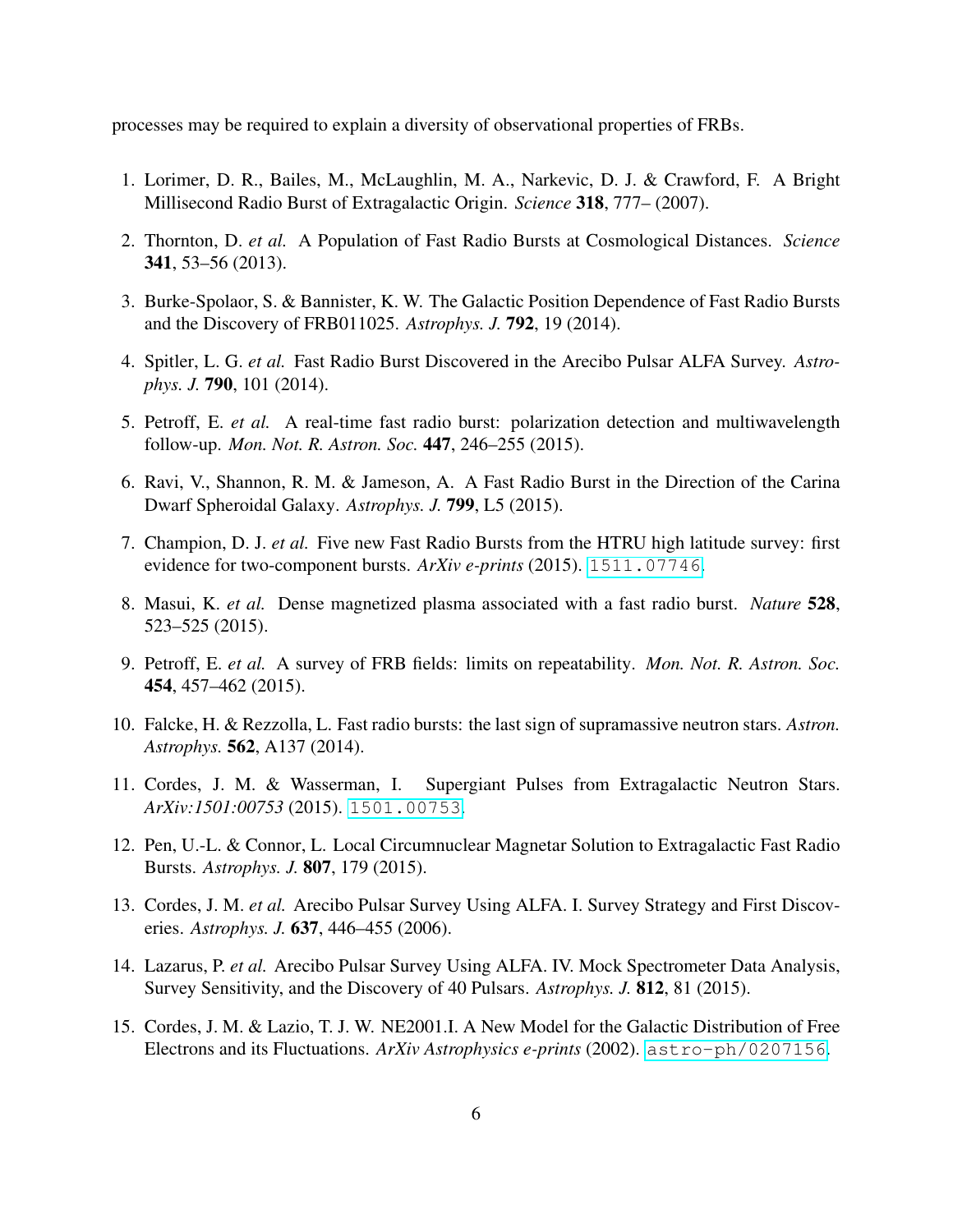- <span id="page-6-0"></span>16. Ransom, S. M. *New search techniques for binary pulsars*. Ph.D. thesis, Harvard University (2001).
- <span id="page-6-1"></span>17. Karako-Argaman, C. *et al.* Discovery and Follow-up of Rotating Radio Transients with the Green Bank and LOFAR Telescopes. *Astrophys. J.* 809, 67 (2015).
- <span id="page-6-2"></span>18. Wolszczan, A. & Cordes, J. M. Interstellar interferometry of the pulsar PSR 1237+25. *Astrophys. J.* 320, L35–L39 (1987).
- <span id="page-6-3"></span>19. Kulkarni, S. R., Ofek, E. O. & Neill, J. D. The Arecibo Fast Radio Burst: Dense Circum-burst Medium. *ArXiv e-prints* (2015). <1511.09137>.
- <span id="page-6-4"></span>20. Camilo, F. *et al.* Transient pulsed radio emission from a magnetar. *Nature* 442, 892–895 (2006).
- <span id="page-6-5"></span>21. Hansen, B. M. S. & Lyutikov, M. Radio and X-ray signatures of merging neutron stars. *Mon. Not. R. Astron. Soc.* 322, 695–701 (2001).
- <span id="page-6-6"></span>22. Loeb, A., Shvartzvald, Y. & Maoz, D. Fast radio bursts may originate from nearby flaring stars. *Mon. Not. R. Astron. Soc.* 439, L46–L50 (2014).
- <span id="page-6-7"></span>23. Mottez, F. & Zarka, P. Radio emissions from pulsar companions: a refutable explanation for galactic transients and fast radio bursts. *Astron. Astrophys.* 569, A86 (2014).
- <span id="page-6-8"></span>24. Lyubarsky, Y. A model for fast extragalactic radio bursts. *Mon. Not. R. Astron. Soc.* 442, L9–L13 (2014).
- <span id="page-6-9"></span>25. Karuppusamy, R., Stappers, B. W. & van Straten, W. Giant pulses from the Crab pulsar. A wide-band study. *Astron. Astrophys.* 515, A36 (2010).
- <span id="page-6-10"></span>26. Hankins, T. H. & Eilek, J. A. Radio Emission Signatures in the Crab Pulsar. *Astrophys. J.* 670, 693–701 (2007).

Acknowledgements We thank the staff of the Arecibo Observatory, and in particular A. Venkataraman, H. Hernandez, P. Perillat and J. Schmelz, for their continued support and dedication to enabling observations like those presented here. We also thank our commensal observing partners from the Arecibo "Zone of Avoidance" team, in particular T. McIntyre and T. Henning. We also thank M. Kramer for helpful suggestions. The Arecibo Observatory is operated by SRI International under a cooperative agreement with the National Science Foundation (AST-1100968), and in alliance with Ana G. Méndez-Universidad Metropolitana, and the Universities Space Research Association. These data were processed using the McGill University High Performance Computing Centre operated by Compute Canada and Calcul Québec. The National Radio Astronomy Observatory is a facility of the National Science Foundation operated under cooperative agreement by Associated Universities, Inc. The research leading to these results has received funding from the European Research Council (ERC) under the European Union's Seventh Framework Programme (FP7/2007-2013). L.G.S., P.C.C.F. and P.L. gratefully acknowledge financial support from the ERC Starting Grant BEACON under contract no. 279702. J.W.T.H. is an NWO Vidi Fellow and also gratefully acknowledges funding for this work from ERC Starting Grant DRAGNET under contract no. 337062. Work at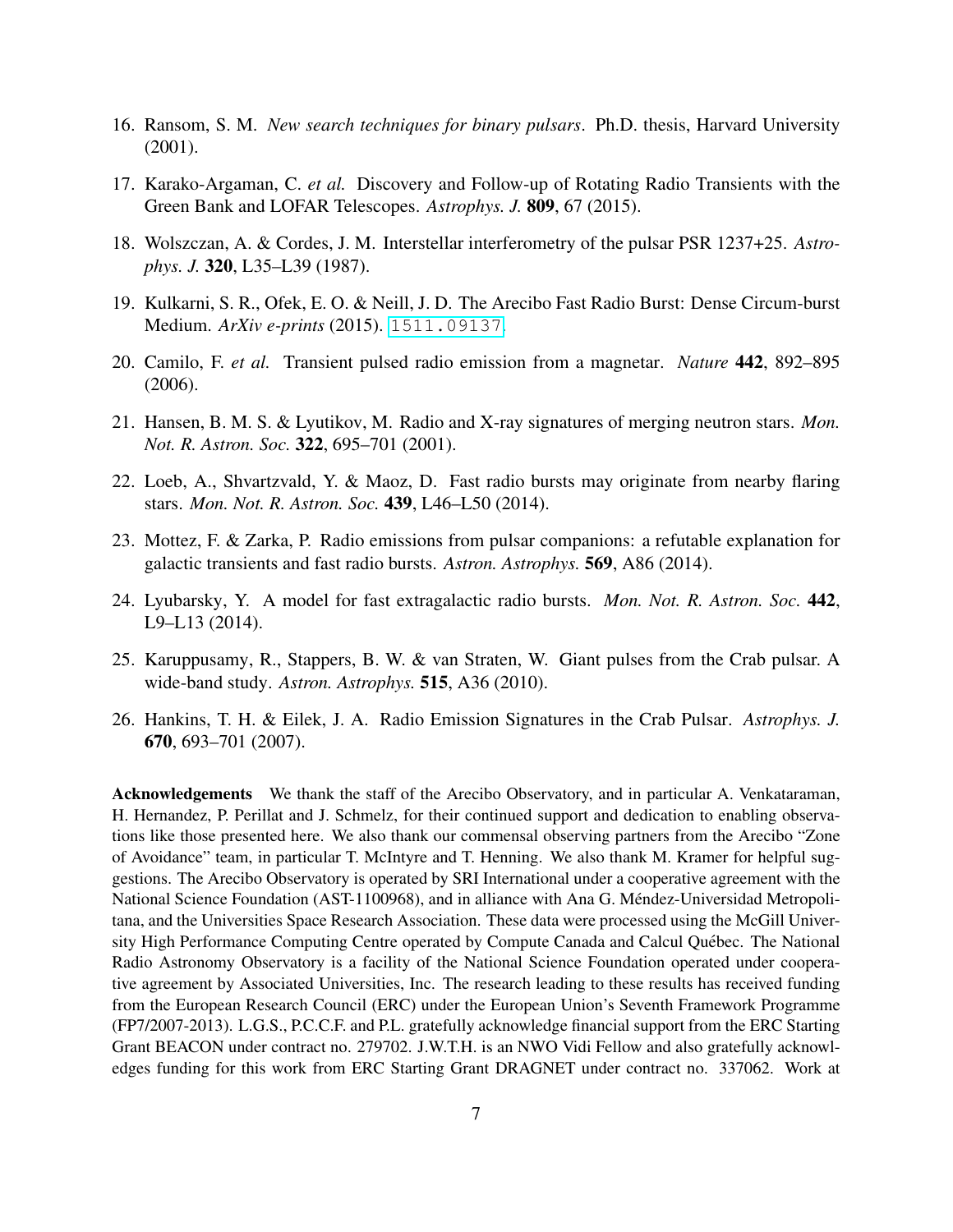Cornell (J.M.C., S.C., A.B.) was supported by NSF grants AST-1104617 and AST-1008213. V.M.K. holds the Lorne Trottier Chair in Astrophysics and Cosmology and a Canadian Research Chair in Observational Astrophysics and received additional support from NSERC via a Discovery Grant and Accelerator Supplement, by FQRNT via the Centre de Recherche Astrophysique de Québec, and by the Canadian Institute for Advanced Research. J.v.L. acknowledges funding for this research from an ERC Consolidator Grant under contract no. 617199. Pulsar research at UBC is supported by an NSERC Discovery Grant and by the Canadian Institute for Advanced Research.

Author Contributions L.G.S. and J.W.T.H. led the design and execution of the observing campaign described here. P.S. performed the analysis that discovered the radio bursts. More detailed analysis of the signal properties was done by L.G.S., P.S., S.M.R., M.A.M., J.W.T.H., S.C. and J.M.C.. L.G.S., J.W.T.H., P.S. and V.M.K. led the writing of the manuscript. All authors contributed significantly to the interpretation of the analysis results and to the final version of the manuscript.

Competing Interests The authors declare that they have no competing financial interests.

Correspondence Correspondence and requests for materials should be addressed to J.W.T.H. (email: J.W.T.Hessels@uva.nl).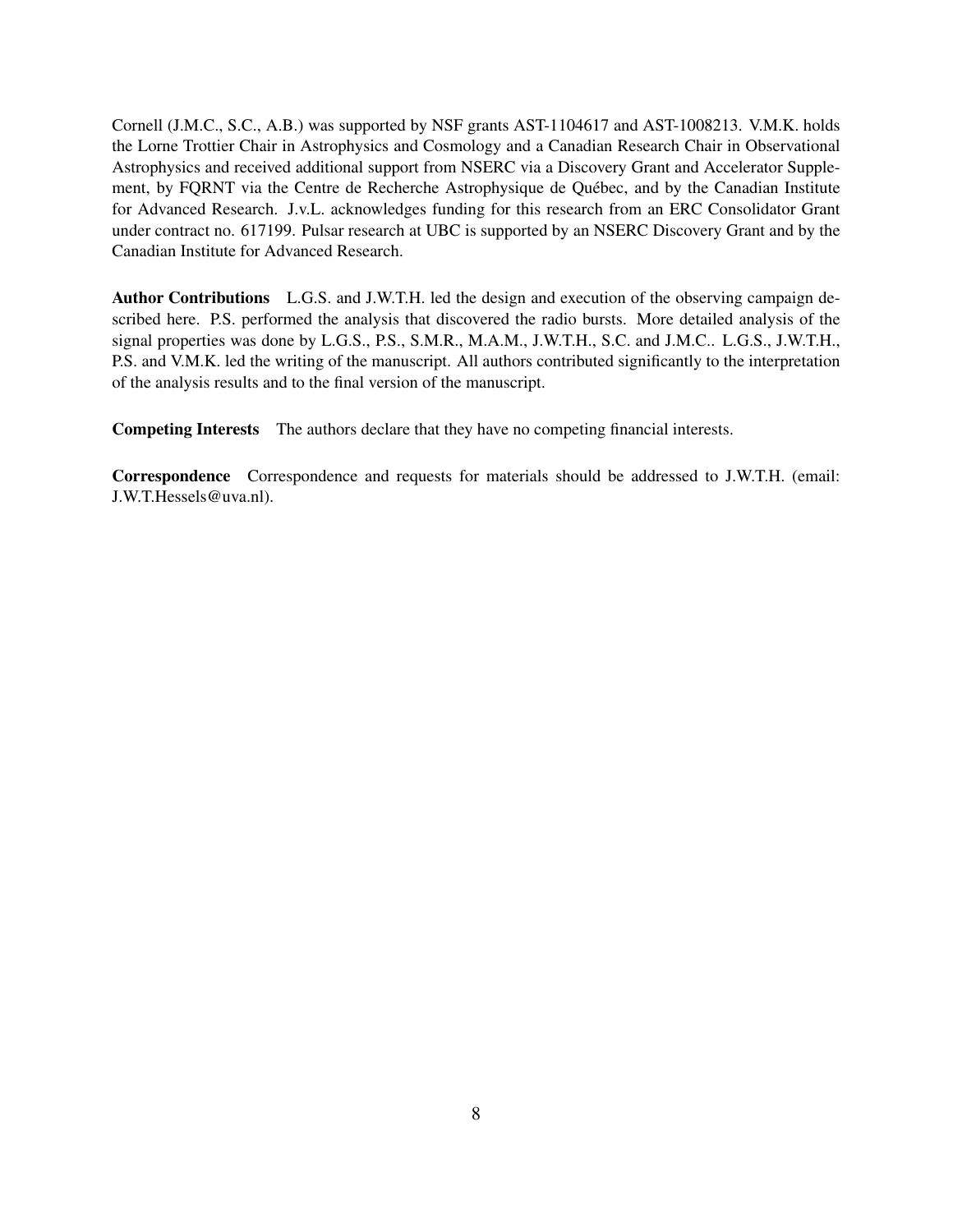<span id="page-8-0"></span>Table 1: Properties of detected bursts. Uncertainties are the 68% confidence interval, unless otherwise stated.

| No. | Barycentric                               | Peak Flux        | Fluence              | Gaussian                | Spectral        | DM                              |
|-----|-------------------------------------------|------------------|----------------------|-------------------------|-----------------|---------------------------------|
|     | Peak Time (MJD) <sup><math>a</math></sup> | Density $(Jy)^b$ | (Jy ms) <sup>b</sup> | Width <sup>c</sup> (ms) | Index $^d$      | $(\text{pc}\,\text{cm}^{-3})^e$ |
|     | 56233.282837008                           | 0.04             | 0.1                  | $3.3 + 0.3$             | $8.8 + 1.9$     | $553 + 5 + 2$                   |
| 2   | 57159.737600835                           | 0.03             | 0.1                  | $3.8 + 0.4$             | $2.5 + 1.7$     | $560 + 2 + 2$                   |
| 3   | 57159.744223619                           | 0.03             | 0.1                  | $3.3 \pm 0.4$           | $0.9 + 2.0$     | $566 + 5 + 2$                   |
| 4   | 57175.693143232                           | 0.04             | 0.2                  | $4.6 + 0.3$             | $5.8 + 1.4$     | $555+1+2$                       |
| 5   | 57175.699727826                           | 0.02             | 0.09                 | $8.7 + 1.5$             | $1.6 + 2.5$     | $558 \pm 6 \pm 4$               |
| 6   | 57175.742576706                           | 0.02             | 0.06                 | $2.8 + 0.4$             |                 | $559 + 9 + 1$                   |
| 7   | 57175.742839344                           | 0.02             | 0.06                 | $6.1 \pm 1.4$           | $-3.7 \pm 1.8$  |                                 |
| 8   | 57175.743510388                           | 0.14             | 0.9                  | $6.6 \pm 0.1$           |                 | 556.5 $\pm$ 0.7 $\pm$ 3         |
| 9   | 57175.745665832                           | 0.05             | 0.3                  | $6.0 + 0.3$             | $-10.4 \pm 1.1$ | 557.4 $\pm$ 0.7 $\pm$ 3         |
| 10  | 57175.747624851                           | 0.05             | 0.2                  | $8.0 \pm 0.5$           |                 | 558.7 $\pm$ 0.9 $\pm$ 4         |
| 11  | 57175.748287265                           | 0.31             | 1.0                  | $3.06 + 0.04$           | $13.6 \pm 0.4$  | 556.5 $\pm$ 0.1 $\pm$ 1         |

<sup>a</sup> Arrival time corrected to the solar-system barycentre and referenced to infinite frequency (i.e the time delay due to dispersion is removed).

b Lower limit since it assumes burst is detected at the centre of the beam (i.e. an assumed gain of 10 K/Jy yielding a system equivalent flux density of  $3 \overline{J}$ y).

<sup>c</sup> Widths are the full-width at half maximum.

<sup>d</sup> Bursts 8 and 10 are not well-fit by a power-law model. Burst 6 is too corrupted by RFI to include.

<sup>e</sup> Quoted errors are, in order, statistical and systematic (see Methods). Burst 7 was too weak and corrupted by RFI to include.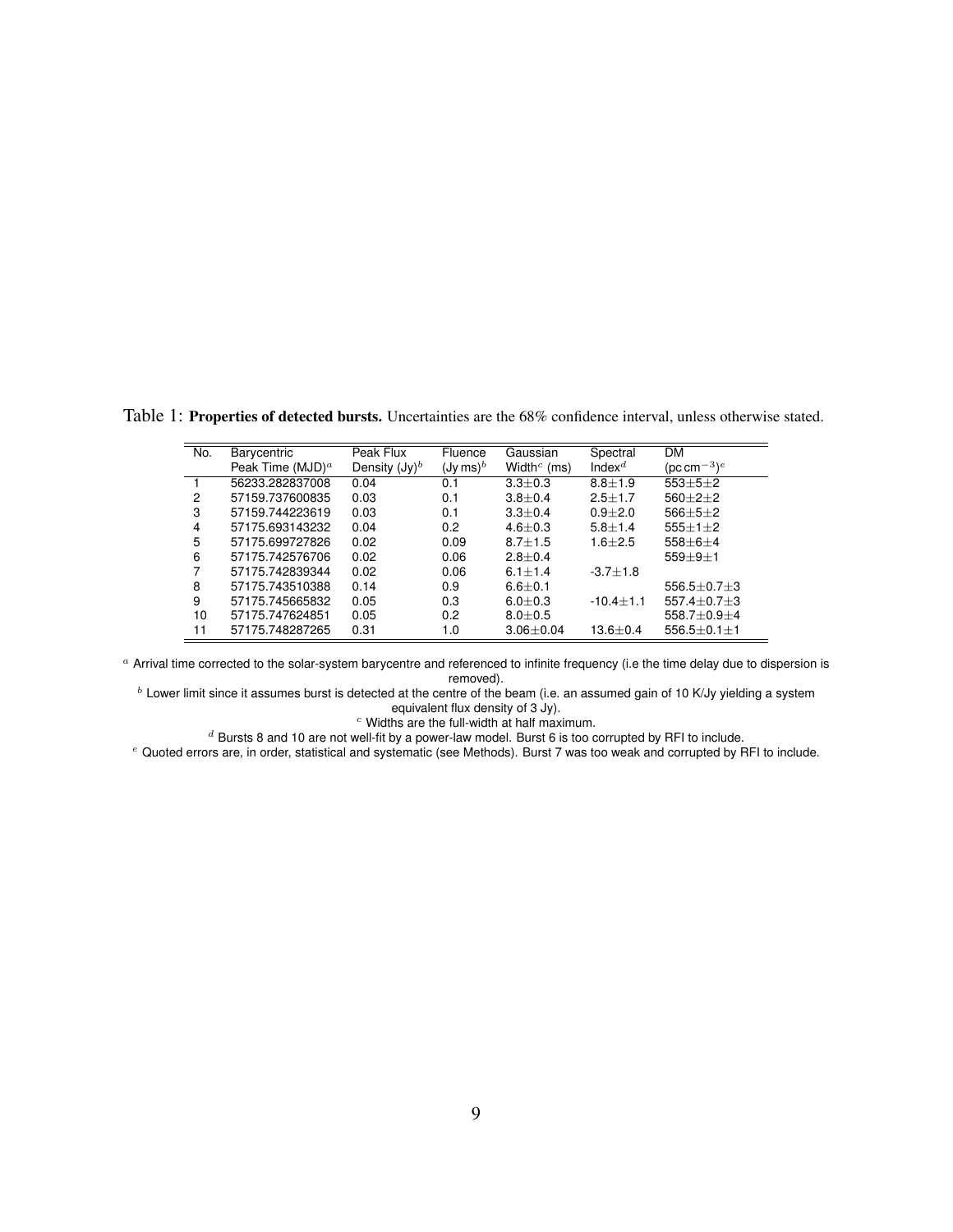<span id="page-9-0"></span>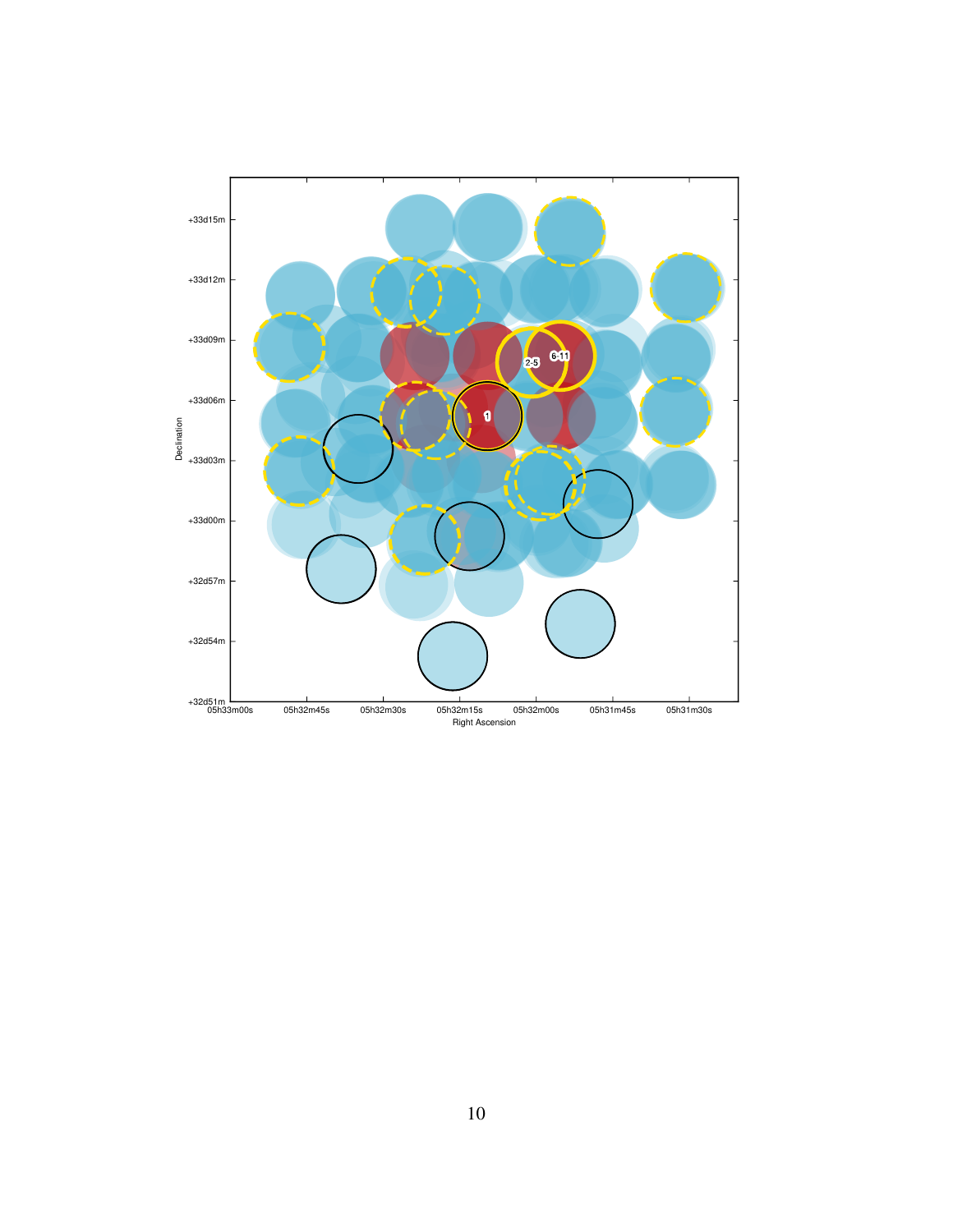**Figure 1** Discovery and follow-up detections of FRB 121102. For each seven-beam ALFA pointing, the central and outer six beams are shown in red and blue, respectively (see Ex-tended Data Table [1](#page-20-0) and Table [2\)](#page-21-0). The circles indicate the  $\sim$  3.5' half-power widths of the beams at 1.4 GHz. Darker shading indicates sky positions with multiple grid observations at roughly the same position. The initial discovery pointing<sup>[4](#page-5-4)</sup> and second survey observation are outlined in black (these overlap). Beam positions in which bursts were detected are outlined in thick, solid gold (dashed for the other six beams from the same pointing) and the corresponding burst identifier numbers (Table [1\)](#page-8-0) are also given.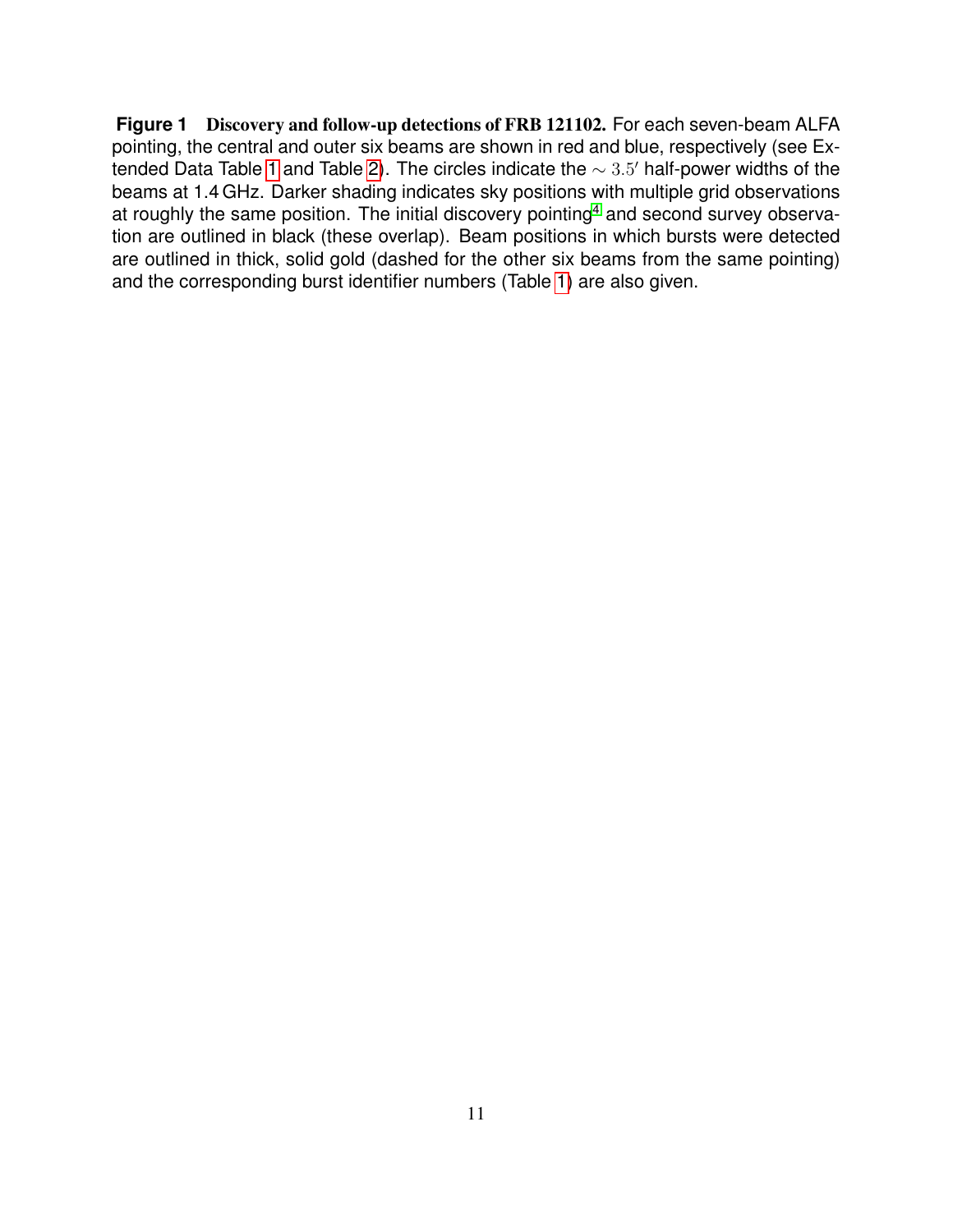

<span id="page-11-0"></span>**Figure 2** FRB 121102 burst morphologies and spectra. The central greyscale (linearly scaled) panels show the total intensity versus observing frequency and time, after correcting for dispersion to DM=559 pc cm $^{-3}$ . The data are shown with 10 MHz and 0.524 ms frequency and time resolution, respectively. The diagonal striping at low radio frequencies for Bursts 6, 7 and 9 is due to RFI that is unrelated to FRB 121102. The upper sub-panels are burst profiles summed over all frequencies. The band-corrected burst spectra are shown in the right sub-panels. The signal-to-noise scales for the spectra are shown on each sub-panel. All panels are arbitrarily and independently scaled.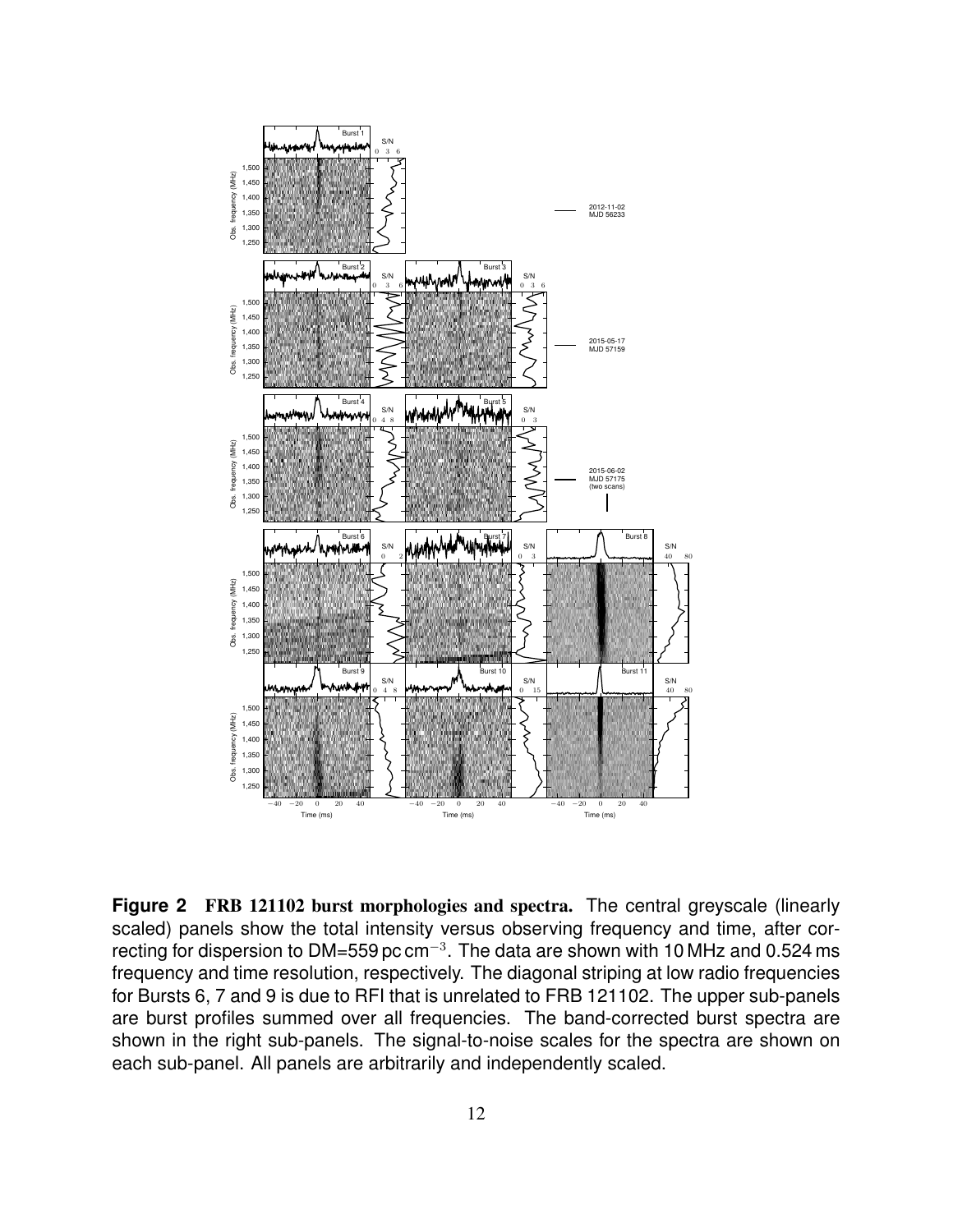## **Methods**

## Positional gridding strategy and burst localisation

Extended Data Table [1](#page-20-0) summarises all the observations made in both the initial 2013 follow-up and 2015 May/June observations (project code p2886). The ALFA Beam 0 pointing positions in J2000 equatorial coordinates are summarised in Extended Data Table [2.](#page-21-0) In p2030/p2886 observations, the major axis of the ALFA receiver was rotated  $19^{\circ}/90^{\circ}$  with respect to North<sup>[4](#page-5-4)</sup>.

In 2015 May/June, we searched for additional bursts from FRB 121102 using a grid of six pointings using the seven-beam ALFA receiver to cover a generous  $\sim 9'$  radius around the discovery beam position and side-lobe. The ALFA receiver was aligned East-West to optimise the sky coverage for this specific purpose. The centre beams of the six grid pointings are shown in red in Figure [1,](#page-9-0) and the six outer ALFA beams are shown in blue. Each grid pointing position was observed at least four times for  $\sim 1000$  s. The beam positions of the discovery observation and 2013 follow-up gridding<sup>[4](#page-5-4)</sup> with ALFA (in that case rotated  $19°$  with respect to North) are also indicated using the same colour scheme. The outer six ALFA beams in the multiple grid observations are only at roughly the same position because the projection of the ALFA beams on the sky depends on the position of the telescope feed with respect to the primary reflecting dish, and these do not overlap perfectly between independent observations.

Two bursts on May 17 (Bursts 2 and 3) and two on June 2 (Bursts 4 and 5) were detected at a single grid position: FRBGRID2b in ALFA Beam 6, which had positions of  $\alpha = 05^h32^m01^s$ ,  $\delta = +33^{\circ}07^{\circ}56^{\circ}$  and  $\alpha = 05^{\circ}32^{\circ}01^{\circ}$ ,  $\delta = +33^{\circ}07^{\circ}53^{\circ}$  (J2000) at the two epochs – i.e. only a few arcseconds apart. Six more bursts (Bursts 6–11) were detected on June 2 at a neighbouring grid position, FRBGRID6b in ALFA Beam 0,  $\sim 1.3'$  away at  $\alpha = 0.5^h 31^m 55^s$ ,  $\delta = +33^d 08^m 13^s$ . In all cases bursts were detected in only one beam of the seven-beam ALFA receiver at any given time. This shows that the bursts must originate beyond Arecibo's Fresnel length of  $\sim 100 \,\mathrm{km}^{19}$  $\sim 100 \,\mathrm{km}^{19}$  $\sim 100 \,\mathrm{km}^{19}$ .

The intermittency of FRB 121102 makes accurate localisation more challenging. Nonetheless, the detection in adjacent grid positions is informative, and to refine the position of FRB 121102, we simply take the average position between FRBGRID2b ALFA Beam 6 and FRBGRID6b ALFA Beam 0, which gives:  $\alpha = 05^h 31^m 58^s$ , declination  $\delta = +33^d 08^m 04^s$  (J2000) and, equivalently, Galactic longitude and latitude  $l = 174°89, b = -0°23$ . The approximate uncertainty radius of  $\sim$  3' is based on the amount of overlap between the two detection beam positions and the ALFA beam width at half power, which is  $\sim 3.5'$ . The distance from the initially reported Burst 1 position is 3.7', consistent with the interpretation that this burst was detected in a side-lobe. Though FRB 121102 bursts have been detected in beams with different central sky positions, all detections are consistent with a well defined sky position when one considers the imprint of the ALFA gain pattern on the sky during each observation<sup>[4](#page-5-4)</sup>.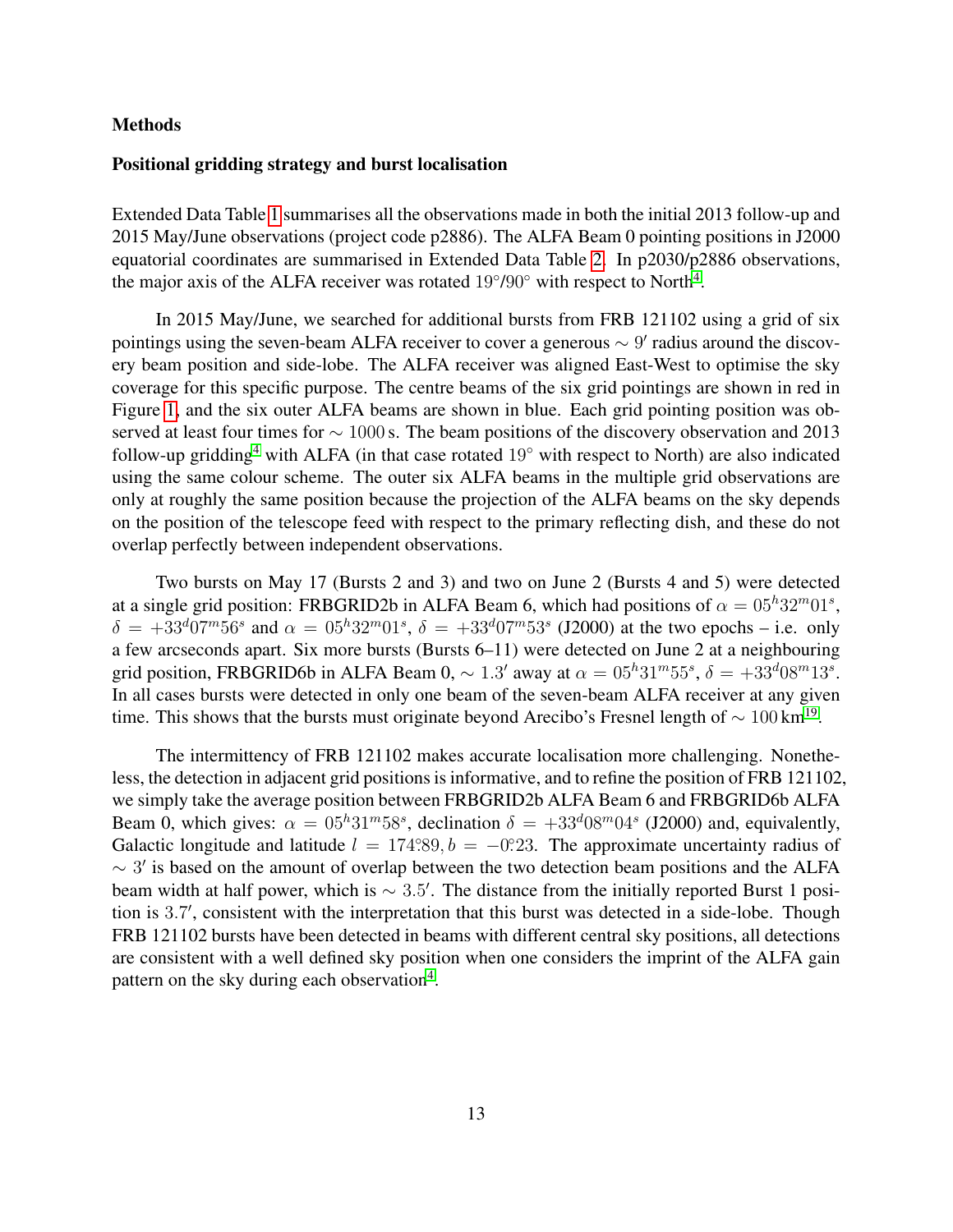#### Galactic versus extragalactic interpretation

Noteworthy is the fact that FRB 121102 lies directly in the Galactic plane, whereas the other claimed FRBs lie predominantly at high Galactic latitudes. The PALFA survey is only searching in the Galactic plane, however, and no comparable FRB survey at 1.4 GHz with Arecibo has been done at high Galactic latitudes. Therefore, this difference may simply be a consequence of where Arecibo has most deeply searched for FRBs and does not necessarily suggest that FRB 121102 is of Galactic origin. Furthermore, FRB 121102 was found in the Galactic anti-centre region of the PALFA survey, whereas searches in the inner-Galaxy region have thus far found no  $FRBs^{14}$  $FRBs^{14}$  $FRBs^{14}$ . This may be because the Galactic foregrounds in the anti-centre region are comparatively low, so the deleterious effects of DM smearing and scattering, which may reduce our sensitivity to FRBs, are less important in the outer Galaxy than inner Galaxy.

The low Galactic latitude of FRB 121102 also contributes to its low DM excess factor  $\beta_{\rm DM} \sim 3$  compared to the  $\beta_{\rm DM} \sim 1.2 - 40$  range seen for the other 15 FRBs in the literature. Only FRB 010621<sup>[27](#page-17-0)</sup>, with  $\beta_{DM} \sim 1.2$ , has a lower  $\beta_{DM}$  than FRB 121102, and it has been pro-posed to be Galactic<sup>[28](#page-17-1)</sup>. We note, however, that six of 16 FRBs have DMs comparable to or lower than FRB 121102. Furthermore, its total Galactic DM excess  $\text{DM}_{\text{FRB}} - \text{DM}_{\text{Max}}^{\text{Gal}} \sim 370 \,\text{pc} \text{ cm}^{-3}$ is larger than that of the first-discovered  $FRB<sup>1</sup>$  $FRB<sup>1</sup>$  $FRB<sup>1</sup>$ . Lastly, within a generous 20-degree radius of FRB 121102, the highest-DM pulsar known is the millisecond pulsar PSR J0557+1550<sup>[29](#page-18-0)</sup> (also a PALFA discovery), which has DM=  $103 \text{ pc cm}^{-3}$  and  $\beta_{\text{DM}} = 0.6$ , as well as the highest DM-inferred distance<sup>[15](#page-5-9)</sup> of any pulsar in this region,  $d = 5.7$  kpc. FRB 121102's DM is clearly anomalous, even when compared to this distant Galactic anti-centre pulsar. At an angular offset of 38 degrees, we note the existence of PSR J0248+6021, with DM= 370 pc cm<sup>-3</sup> and  $\beta_{DM} = 1.8$ . While the DM of this young, 217-ms pulsar is in excess of the maximum Galactic contribution in the NE2001 model<sup>[15](#page-5-9)</sup>, this can be explained by its location within the dense, giant HII region W5 in the Perseus arm<sup>[30](#page-18-1)</sup> at a distance of 2 kpc. A similar association for FRB 121102 has been sought to explain its  $\beta_{\rm DM} \sim 3$ , but multi-wavelength investigations have as yet found no unmodelled Galac-tic structure<sup>[4,](#page-5-4) [19](#page-6-3)</sup>. In summary, FRB 121102's comparatively low  $\beta_{DM}$  does not strongly distinguish it from other FRBs, or necessarily suggest it is more likely to be Galactic.

## Observations and search processing

Here we provide a brief description of the Arecibo Mock spectrometer data and search pipeline<sup>[14](#page-5-8)</sup> used for our follow-up observations of FRB 121102. The 1.4-GHz data were recorded with the Mock spectrometers, which cover the full ALFA receiver bandwidth in two subbands. Each 172- MHz subband was sampled with 16 bits, a time resolution of  $65.5 \mu s$ , and frequency resolution of 0.34 MHz in 512 channels. The data were later converted to 4-bit samples to reduce the data storage requirements. Before processing, the two subbands were combined into a single band of 322 MHz (accounting for frequency overlap between the two subbands), which was centred at 1375 MHz and spans (1214.3 – 1536.7 MHz).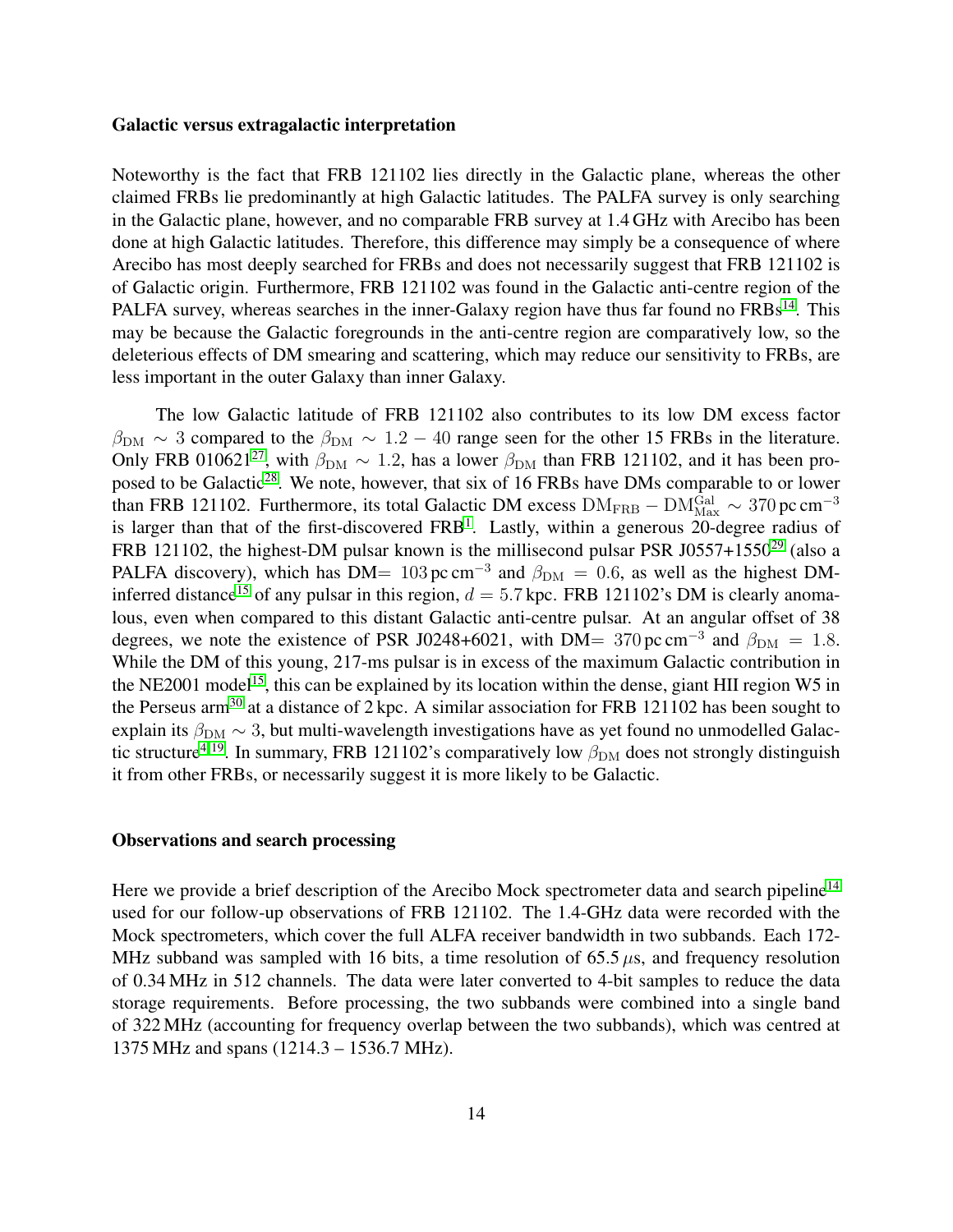We used the PALFA PRESTO-based<sup>[16](#page-6-0)</sup> search pipeline<sup>[14](#page-5-8)</sup> to search for astrophysical signals in the frequency and time domains. These data were processed using the McGill University High Performance Computing Centre operated by Compute Canada and Calcul Québec. The presence of radio frequency interference (RFI) can have a detrimental effect on our ability to detect bursts. We therefore applied PRESTO's rfifind to identify contaminated frequency channels and time blocks. Flagged channels and time blocks were masked in subsequent analyses. Time blocks contaminated by RFI are identified using data that are not corrected for dispersive delay (i.e.  $DM = 0 pc cm^{-3}$ ), in order to avoid removing astrophysical signals. The data were corrected for dispersion using 7292 trial DMs ranging from 0 to 9866.4 pc cm<sup>-3</sup>, generating a time series at each trial. We performed Fourier analyses of all the time series to look for periodic signals using PRESTO's accelsearch and detected no significant signal of a plausible astrophysical origin.

We searched for single pulses in each dispersion-corrected time series by convolving a template bank of boxcar functions with widths ranging from 0.13 to 100 ms. This optimises the detection of pulses with durations longer than the native sample time of the data. Single-pulse events at each DM were identified by applying a signal-to-noise ratio (S/N) threshold of 5.

These single-pulse events were grouped and ranked using the RRATtrap sifting algorithm<sup>[17](#page-6-1)</sup>. An astrophysical pulse is detected with maximum S/N at the signal's true DM and is detected with decreasing S/N at nearby trial DMs. This is not generally the case for RFI, whose S/N does not typically peak at a non-zero trial DM. The RRATtrap algorithm ranks candidates based on this DM behaviour and candidate plots are produced for highly ranked single-pulse groups. These plots display the significance of the pulse as a function of DM and time as well as an image of the signal as a function of time and observing frequency (e.g. Figure [2\)](#page-11-0). The resulting plots were inspected for astrophysical signals, and pulses were found at a DM of  $\sim 559$  pc cm<sup>-3</sup> at a sky position consistent with the discovery position of FRB 121102<sup>[4](#page-5-4)</sup>. It is possible that the analysed data contain weaker bursts, which cannot be reliably identified because their S/N is too low to distinguish them from RFI or statistical noise. If, in the future, the bursts are shown to have an underlying periodicity, then this would enable a deeper search for weak bursts.

## Timing analysis of burst arrival times

Using several approaches, we searched for an underlying periodicity matching the arrival times of the eight bursts detected in the 2015 June 2 observing session. There are no significant periodicities detected through a standard Fast Fourier Transform of the time series. We then carried out a similar analysis to that routinely used to detect periodicities in sporadically emitting radio pulsars $31$ . In this analysis, we calculate differences between all of the burst arrival times and search for the greatest common denominator of these differences. We found several periods, not harmonically related, that fit different subsets of bursts within a tolerance of 1% of the trial period, but none that fit all of the bursts. We subsequently calculated residuals for the times-of-arrival for the eight bursts detected on 2015 June 2 for a range of trial periods using the pulsar timing packages TEMPO and PINT. We found that some of the periods returned by the differencing algorithm also resulted in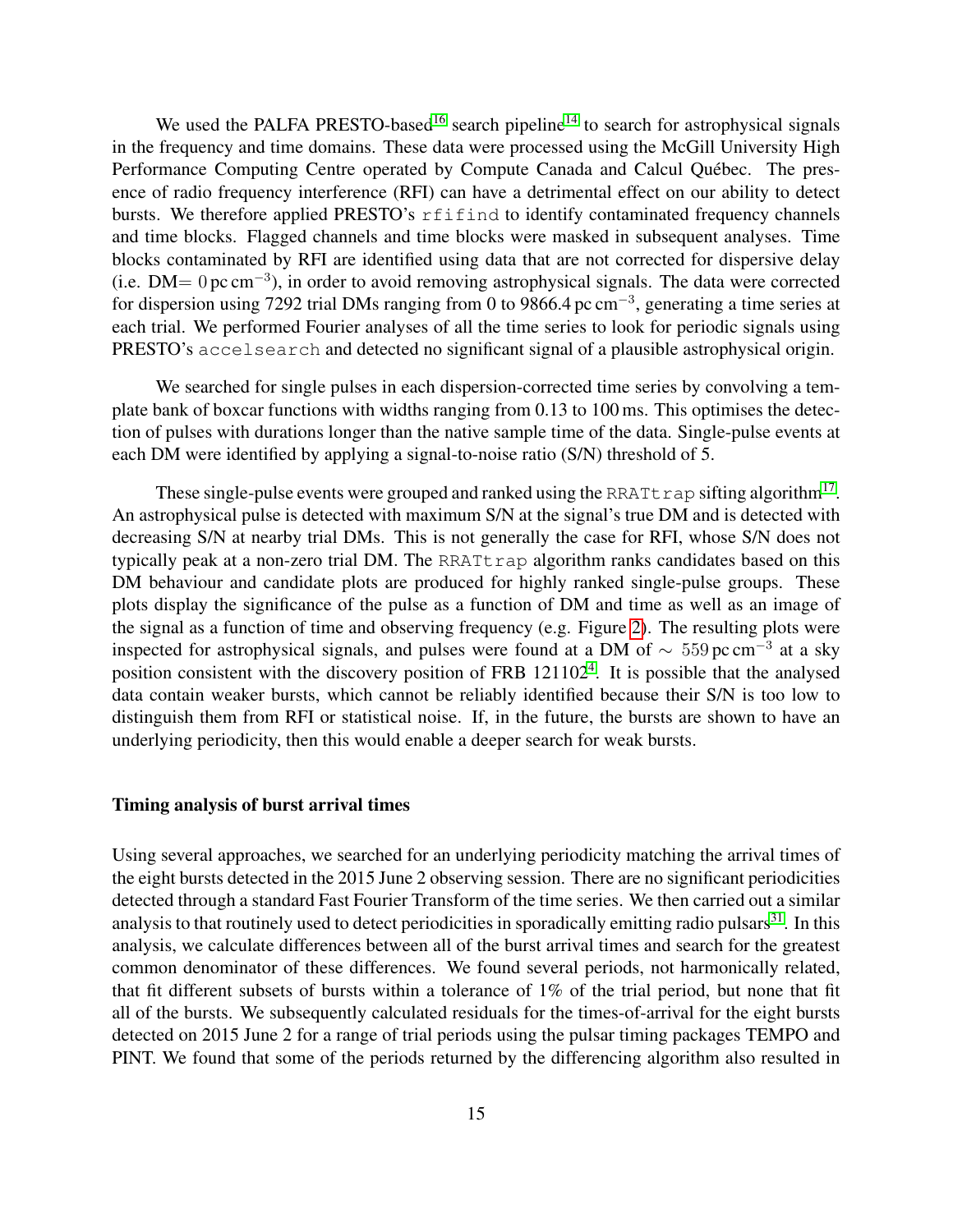residuals with root-mean-square (RMS) of less than 1% of the trial period. However, there were many non-harmonically related candidate periods resulting in residuals of a comparable RMS. Furthermore, given the number of trials necessary for this search, none of these trial periods was statistically significant. In addition, due to the small number of detected bursts, and the widths of the pulses, we were not sensitive to periodicities much shorter than ∼ 100 ms as our tolerance for a period match (or acceptable RMS) becomes a large fraction of the period and there are many possible fits. The 16-day gap between the 2015 May and June detections precluded us from including the May bursts in any search for periodicity in the single pulses.

## Spectral fitting

In order to produce the spectra shown in the right panels of Figure [2,](#page-11-0) we corrected each spectrum for the bandpass of the receiver. We estimated the bandpass by taking the average of the raw data samples for each frequency channel. We then median-filtered that average bandpass with a width of 20 channels to remove the effects of narrow-band RFI and divided the observed spectrum of each burst by this median-filtered bandpass. The band-corrected burst spectra shown in the right sub-panels of Figure [2](#page-11-0) are still somewhat contaminated by RFI, however. The bottom and top 10 channels (3.4 MHz) of the band were ignored due to roll-off in the receiver response.

To characterise the bandpass-corrected spectrum of each burst, we applied a power-law model using least-squares fitting. The power-law model is described by  $S_{\nu} \propto \nu^{\alpha}$ , where  $S_{\nu}$  is the flux density in a frequency channel,  $\nu$  is the observing frequency, and  $\alpha$  is the spectral index. These measured spectral indices and their uncertainties are shown in Table [1.](#page-8-0) We do not include a spectral index value for Burst 6 because of the RFI in the lower half of the band. For Bursts 7 and 9, we exclude data below 1250 MHz, because of RFI contamination. For Bursts 8 and 10, the power-law model was not a good descriptor, and therefore no value is reported in Table [1.](#page-8-0)

Note, we verified this technique by applying the bandpass correction to PALFA data of pulsar B1900+01. The measured spectral index was calculated for ten, bright single pulses, and the values are consistent with the published value.

#### Measurement of dispersion measure and index

We measured the DM for 10 of the 11 bursts and additionally the dispersion index (dispersive delay  $\Delta t \propto \nu^{-\xi}$ ) for the brightest two. The DM and DM index,  $\xi$ , were calculated with a leastsquares routine using the SIMPLEX and MIGRAD functions from the CERN MINUIT package [\(http://www.cern.ch/minuit\)](http://www.cern.ch/minuit). The user specifies the assumed form of the intrinsic pulse shape, which is then convolved with the appropriate DM smearing factor. For these fits a boxcar pulse template was used.

Subbanded pulse profiles for each burst were generated by averaging blocks of frequency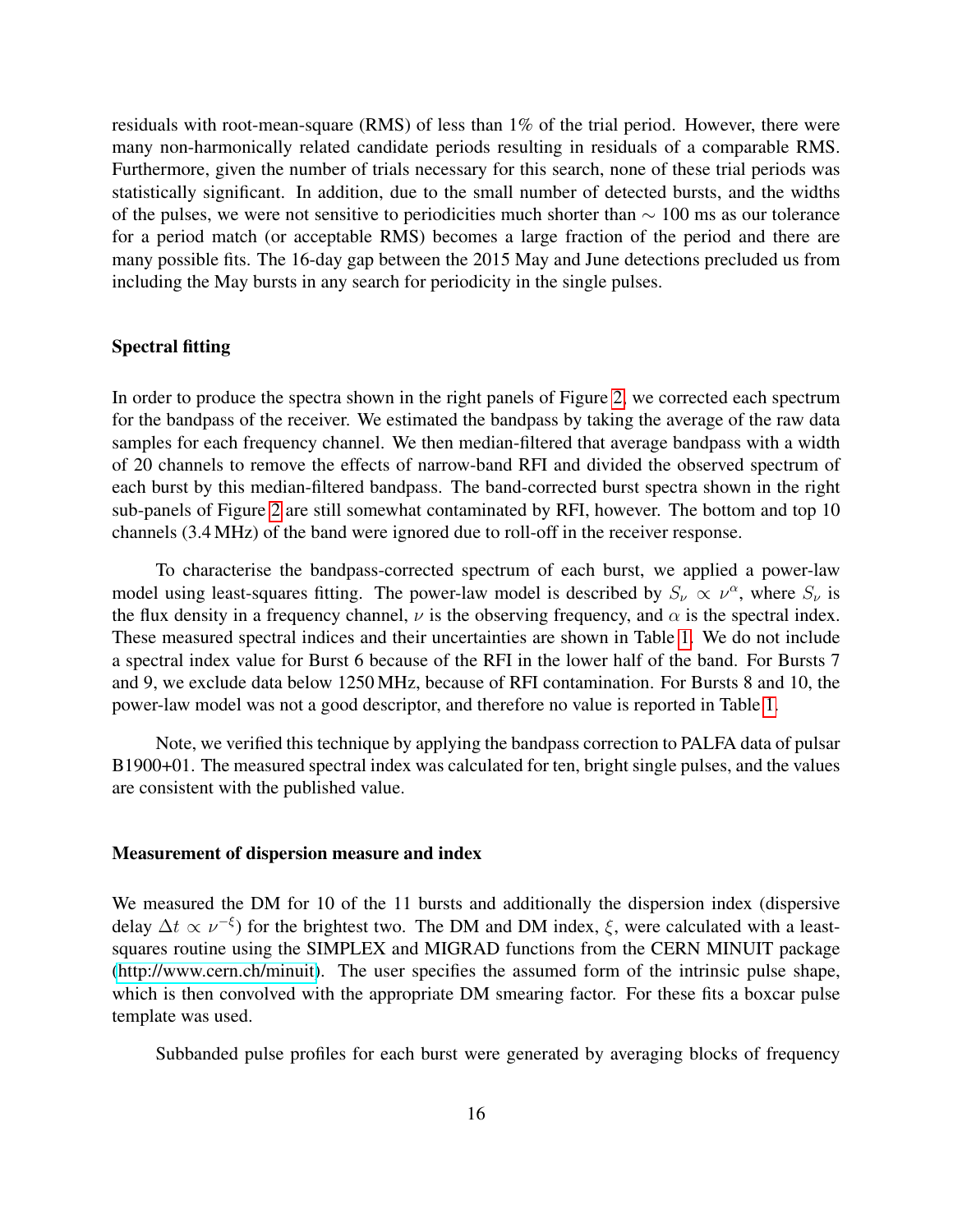channels (i.e. frequency scrunching). The number of subbands generated depended on the S/N of the burst to ensure that there was sufficient S/N in each subband for the fit to converge. Subbands with no signal were excluded from the fit. Furthermore, the data were binned in time to further increase the S/N and reduce the effects of frequency-dependent flux evolution. As the true intrinsic pulse width is not known, each burst was fit with a range of boxcar widths. The parameters corresponding to the input template yielding the cleanest residuals are reported.

The DM value was fit keeping the DM index fixed at 2.0. Note, Burst 7 was too weak and corrupted by RFI to obtain reasonable fits. Additionally, for the brightest two bursts (8 and 11), we also did a joint fit of DM and DM index. The resulting DM index fits were  $2.00\pm0.02$ and 1.999±0.002 for Burst 8 and 11, respectively. These values are as expected for radio waves traveling through a cold, ionised medium

Frequency-dependent pulse profile evolution introduces systematic biases into the times of arrival in each subband. These biases in turn bias the DM determination. These systematics cannot be mitigated without an accurate model for the underlying burst shape versus frequency, which is not available in this case, and is further complicated by the fact that the burst morphology also changes randomly from burst to burst. We estimated the systematic uncertainty by considering what DM value would produce a delay across our observing band that is comparable to half the burst width in each case.

Table [1](#page-8-0) presents the results of the fits with the statistical and systematic uncertainties both quoted. The DM estimates do not include barycentric corrections (of order 0.01 to 0.1 pc  $cm^{-3}$ ). Although FRB 121102 is close to the ecliptic, the angular separation from the Sun was always much larger than 10 degrees, and any annual contribution to the DM from the solar wind was small ( $\lt 10^{-3}$  pc cm<sup>-3</sup>)<sup>[32,](#page-18-3)33</sup>. These effects are, therefore, much smaller than the aforementioned systematics in modelling the DMs of the bursts.

The  $\pm 1$ - $\sigma$  range of DMs for the 10 new bursts is 558.1  $\pm$  3.3 pc cm<sup>-3</sup>, consistent with the discovery value<sup>[4](#page-5-4)</sup>, 557.4  $\pm$  2.0 pc cm<sup>-3</sup>. The DMs and DM index reported here and previously<sup>4</sup> were calculated using different methods. These two approaches fit for different free parameters, so different co-variances between parameters may result in slightly different values. Also, different time and frequency resolutions were used. Nonetheless, the Burst 1 parameters quoted here and previously<sup>[4](#page-5-4)</sup> are consistent within the uncertainties. The consistency of the DMs is conclusive evidence that a single source is responsible for the events.

## The role of interstellar scattering

Some FRBs have shown clear evidence for multi-path propagation from scattering by the intervening interstellar or extragalactic material along the line of sight $2.6-8$  $2.6-8$ . However, the burst profiles from FRB 121102 show no obvious evidence for asymmetry from multi-path propagation. An upper bound on the pulse broadening time from Burst 1 is  $1.5 \text{ ms}$  at  $1.5 \text{ GHz}^4$  $1.5 \text{ GHz}^4$ . Using the NE2001 model for a source far outside the Galaxy, the expected pulse broadening is  $\sim 20 \mu s \nu^{-4.4}$  with  $\nu$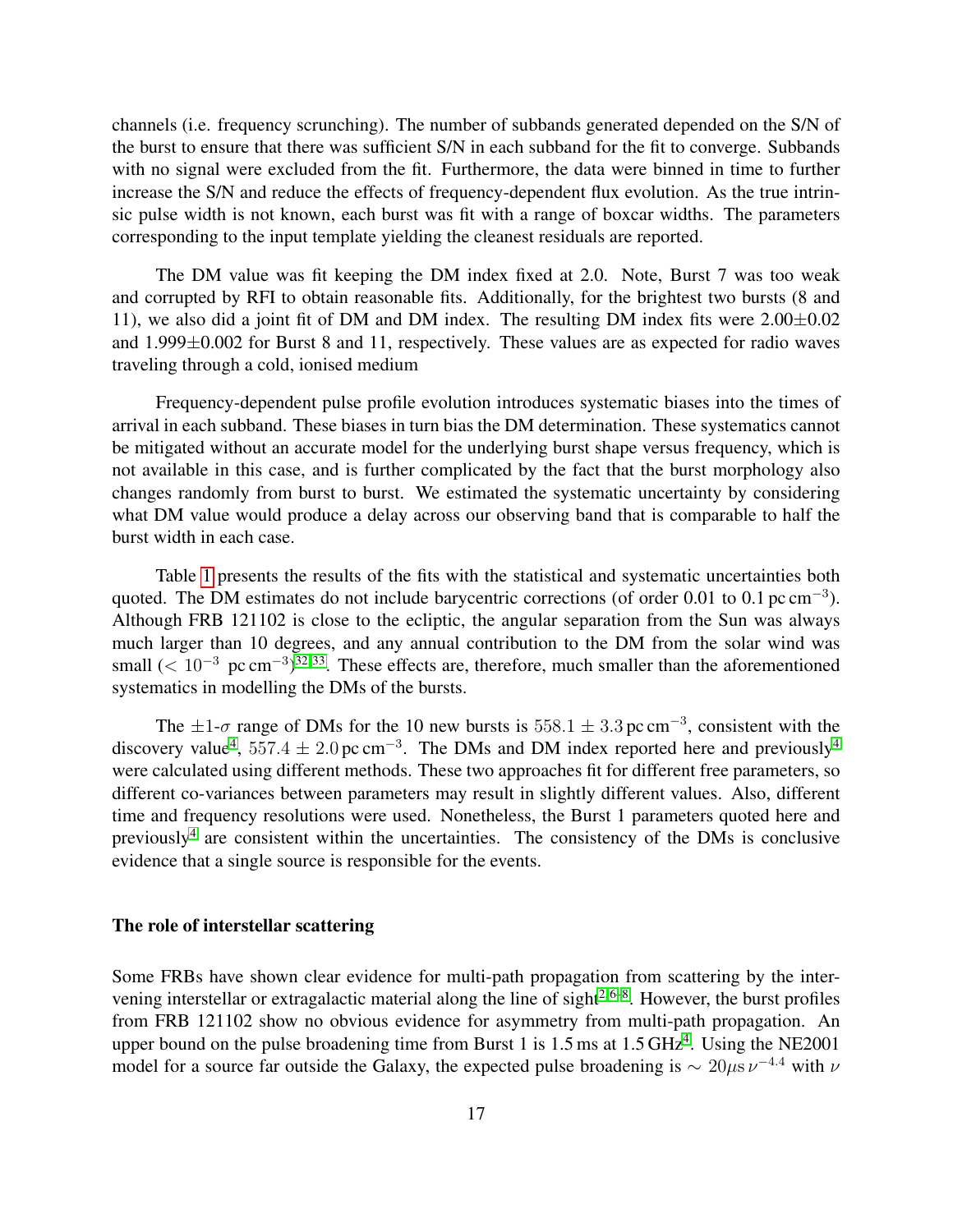in GHz, an order of magnitude smaller than the  $\sim$  2 ms pulse widths and  $\sim$  0.7 ms intra-channel dispersion smearing. The features of the spectra can not be explained by diffractive interstellar scintillations; the predicted scintillation bandwidth for FRB 121102 is  $\sim$ 50 kHz at 1.5 GHz, which is unresolved by the 0.34 MHz frequency channels of our data. We would, therefore, also not expect to observe diffractive interstellar scintillation in our bursts. Additional scattering occurring in a host galaxy and the intergalactic medium is at a level below our ability to detect. However, observations at frequencies below 1.5 GHz may reveal pulse broadening that is not substantially smaller than the upper bound if we use as a guide the observed pulse broadening from other  $FRBs^{2.6-8}$ . Future observations that quantify diffractive interstellar scintillations can provide constraints on the location of extragalactic scattering plasma relative to the source, as demonstrated for FRB 110523<sup>[8](#page-5-1)</sup>.

The upper bound on pulse broadening for FRB 121102 implies that the apparent, scattered source size for radio waves incident on the Milky Way's ISM is small enough so that refractive interstellar scintillation (RISS) from the ISM is expected. For the line of sight to FRB 121102 we use the NE2001 model to estimate an effective scattering-screen distance of ∼ 2 kpc from Earth and a scattering diameter of 6 mas. The implied length scale for phase-front curvature is then  $l_{\rm RISS} \sim$ 2 kpc×6 mas = 12 AU. For an effective, nominal velocity,  $V_{\text{eff}} = 100V_{100}$  km s<sup>-1</sup>, the expected RISS time scale is  $\Delta t_{\rm RISS} = l_{\rm ISS}/V_{\rm eff} = 215 V_{100}^{-1} \nu_{1\rm GHz}^{-2.2}$  days. At 1.5 GHz and an effective velocity due to Galactic rotation, which is about 200 km s<sup>-1</sup> in the direction of FRB 121102, RISS time scales of 20–40 days are expected. Modulation from RISS can be several tens of percent<sup>[34](#page-18-5)</sup>. This could play a role in the detections of bursts in 2015 mid-May and 2015 June and their absence in 2015 early-May and at other epochs. However, the solar system and the ionised medium have the same Galactic rotation, so the effective velocity could be smaller than 100 km s<sup>−</sup><sup>1</sup> , leading to longer RISS time scales.

## Data availability

The beam positions used in Figure 1 are available as a text file. The data of the bursts used to generate Figure 2 are provided as a text file.

#### Code availability

The code used to analyse the data is available at the following sites: PRESTO (https://github.com/scottransom/presto), RRATtrap (https://github.com/ckarako/RRATtrap), TEMPO [\(http://tempo.sourceforge.net/\)](http://tempo.sourceforge.net/), and PINT [\(http://github.com/nanograv/PINT\)](http://github.com/nanograv/PINT).

- <span id="page-17-0"></span>27. Keane, E. F., Stappers, B. W., Kramer, M. & Lyne, A. G. On the origin of a highly dispersed coherent radio burst. *Mon. Not. R. Astron. Soc.* 425, L71–L75 (2012).
- <span id="page-17-1"></span>28. Bannister, K. W. & Madsen, G. J. A Galactic origin for the fast radio burst FRB010621. *Mon. Not. R. Astron. Soc.* 440, 353–358 (2014).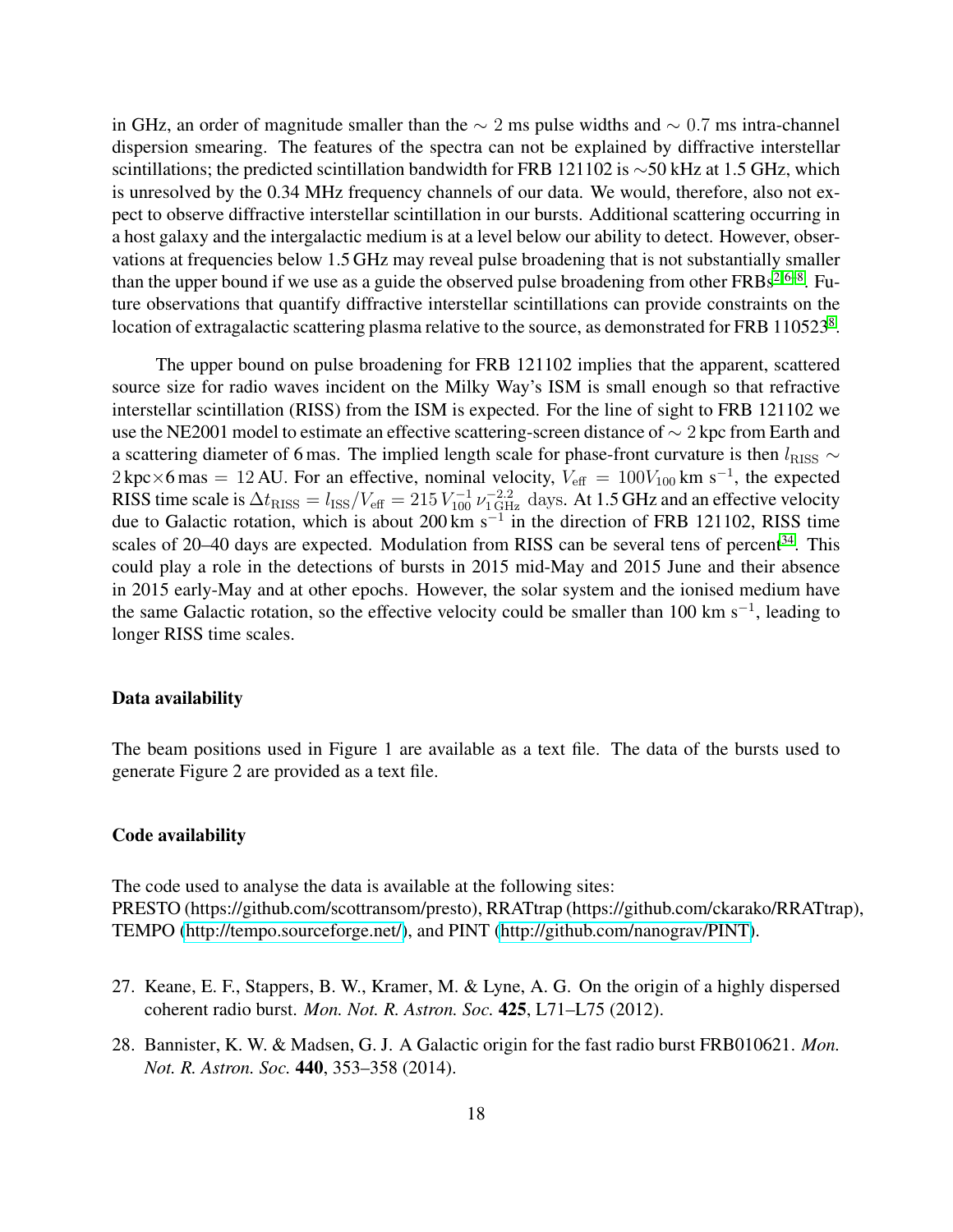- <span id="page-18-0"></span>29. Scholz, P. *et al.* Timing of Five Millisecond Pulsars Discovered in the PALFA Survey. *Astrophys. J.* 805, 85 (2015).
- <span id="page-18-1"></span>30. Theureau, G. *et al.* PSRs J0248+6021 and J2240+5832: young pulsars in the northern Galactic plane. Discovery, timing, and gamma-ray observations. *Astron. Astrophys.* 525, A94 (2011).
- <span id="page-18-2"></span>31. McLaughlin, M. A. *et al.* Transient radio bursts from rotating neutron stars. *Nature* 439, 817–820 (2006).
- <span id="page-18-3"></span>32. You, X. P., Coles, W. A., Hobbs, G. B. & Manchester, R. N. Measurement of the electron density and magnetic field of the solar wind using millisecond pulsars. *Mon. Not. R. Astron. Soc.* 422, 1160–1165 (2012).
- <span id="page-18-4"></span>33. The NANOGrav Collaboration, The NANOGrav Nine-year Data Set: Observations, Arrival Time Measurements, and Analysis of 37 Millisecond Pulsars. *Astrophys. J.* 813, 65 (2015).
- <span id="page-18-5"></span>34. Rickett, B. J. Radio propagation through the turbulent interstellar plasma. *Ann. Rev. Astron. Astrophys.* 28, 561–605 (1990).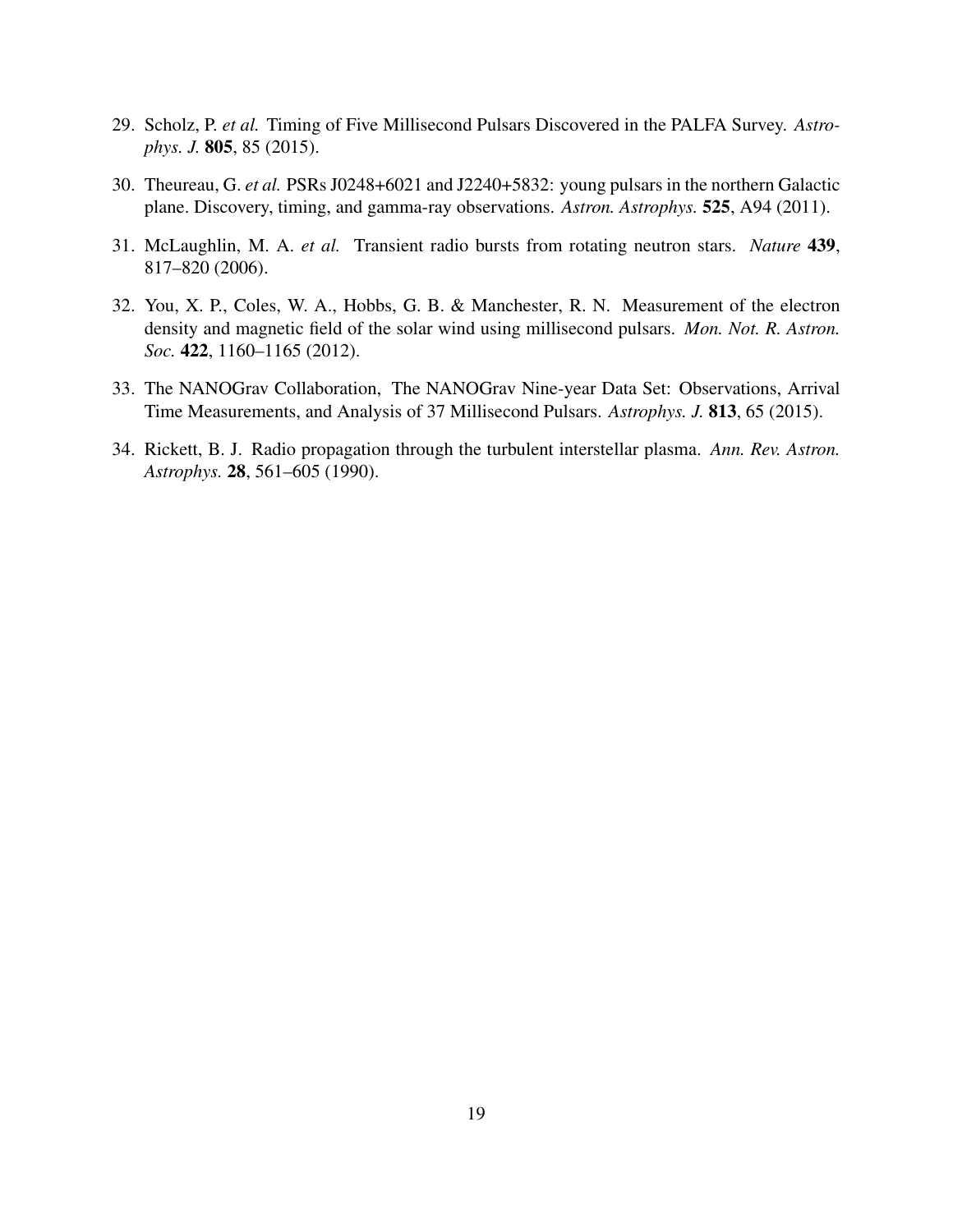## Extended Data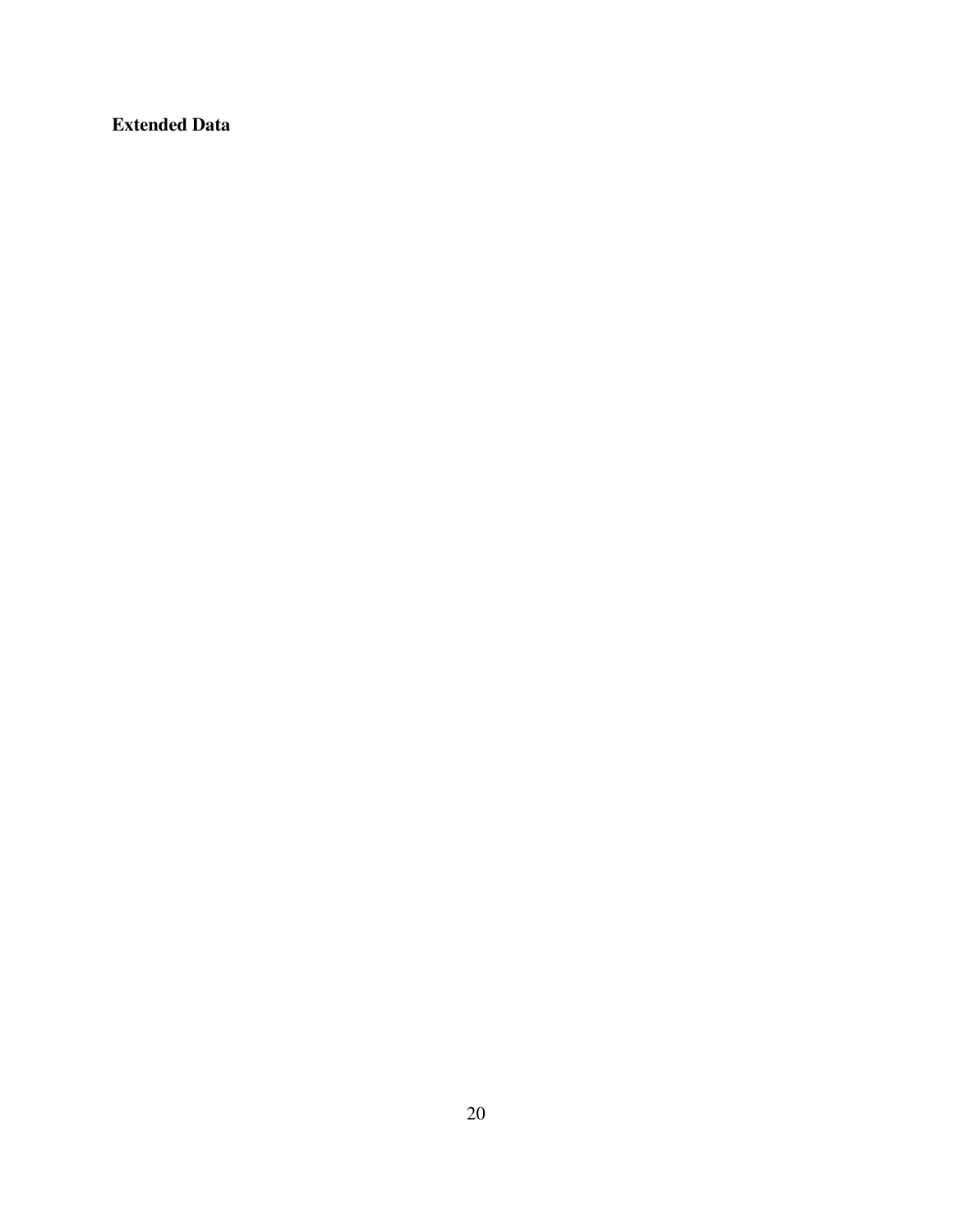| <b>UTC Date</b>                                                  | Project | Position         | Receiver    | Frequency<br>(GHz) | Backend      | Dwell time<br>(s) | # Bursts                  |
|------------------------------------------------------------------|---------|------------------|-------------|--------------------|--------------|-------------------|---------------------------|
| Survey discovery observations presented in Spitler et al. (2014) |         |                  |             |                    |              |                   |                           |
| 2012-11-02                                                       | p2030   | <b>FRBDISC</b>   | <b>ALFA</b> | 1.4                | Mocks        | 200               | $1$ (Beam4)               |
| 2012-11-04                                                       | p2030   | <b>FRBDISC</b>   | <b>ALFA</b> | 1.4                | <b>Mocks</b> | 200               | $\overline{0}$            |
| Follow-up observations presented in Spitler et al. (2014)        |         |                  |             |                    |              |                   |                           |
| 2013-12-09                                                       | p2886   | FRBGRID1a        | <b>ALFA</b> | 1.4                | <b>Mocks</b> | 2700              | $\overline{0}$            |
| 2013-12-09                                                       | p2886   | FRBGRID2a        | <b>ALFA</b> | 1.4                | Mocks        | 970               | 0                         |
| 2013-12-09                                                       | p2886   | FRBGRID2a        | <b>ALFA</b> | 1.4                | Mocks        | 1830              | 0                         |
| 2013-12-10                                                       | p2886   | FRBGRID3a        | <b>ALFA</b> | 1.4                | Mocks        | 2700              | $\overline{\mathfrak{o}}$ |
| 2013-12-10                                                       | p2886   | <b>FRBDISC</b>   | 327-MHz     | 0.327              | <b>PUPPI</b> | 2385              | 0                         |
| Follow-up observations presented here for the first time         |         |                  |             |                    |              |                   |                           |
| 2015-05-02                                                       | p2886   | <b>FRBDISC</b>   | L-wide      | 1.4                | <b>PUPPI</b> | 7200              | $\overline{0}$            |
| 2015-05-03                                                       | p2886   | FRBGRID1b        | <b>ALFA</b> | 1.4                | <b>Mocks</b> | 1502              | $\overline{0}$            |
| 2015-05-03                                                       | p2886   | FRBGRID2b        | <b>ALFA</b> | 1.4                | Mocks        | 1502              | 0                         |
| 2015-05-03                                                       | p2886   | FRBGRID3b        | <b>ALFA</b> | 1.4                | Mocks        | 343               | 0                         |
| 2015-05-03                                                       | p2886   | FRBGRID3b        | <b>ALFA</b> | 1.4                | Mocks        | 1502              | $\mathbf 0$               |
| 2015-05-03                                                       | p2886   | FRBGRID1b        | <b>ALFA</b> | 1.4                | Mocks        | 921               | 0                         |
| 2015-05-05                                                       | p2886   | FRBGRID1b        | <b>ALFA</b> | 1.4                | Mocks        | 1002              | $\overline{\mathfrak{o}}$ |
| 2015-05-05                                                       | p2886   | FRBGRID2b        | <b>ALFA</b> | 1.4                | Mocks        | 1002              | 0                         |
| 2015-05-05                                                       | p2886   | FRBGRID3b        | <b>ALFA</b> | 1.4                | Mocks        | 1002              | 0                         |
| 2015-05-05                                                       | p2886   | FRBGRID4b        | <b>ALFA</b> | 1.4                | Mocks        | 1002              | 0                         |
| 2015-05-05                                                       | p2886   | FRBGRID5b        | <b>ALFA</b> | 1.4                | Mocks        | 1002              | 0                         |
| 2015-05-05                                                       | p2886   | FRBGRID6b        | <b>ALFA</b> | 1.4                | Mocks        | 1002              | 0                         |
| 2015-05-09                                                       | p2886   | FRBGRID1b        | <b>ALFA</b> | 1.4                | <b>Mocks</b> | 1002              | $\overline{0}$            |
| 2015-05-09                                                       | p2886   | FRBGRID2b        | <b>ALFA</b> | 1.4                | Mocks        | 1002              | 0                         |
| 2015-05-09                                                       | p2886   | FRBGRID3b        | <b>ALFA</b> | 1.4                | Mocks        | 1002              | 0                         |
| 2015-05-09                                                       | p2886   | FRBGRID4b        | <b>ALFA</b> | 1.4                | Mocks        | 1002              | 0                         |
| 2015-05-09                                                       | p2886   | FRBGRID5b        | <b>ALFA</b> | 1.4                | Mocks        | 1002              | 0                         |
| 2015-05-09                                                       | p2886   | FRBGRID6b        | <b>ALFA</b> | 1.4                | Mocks        | 1002              | 0                         |
| 2015-05-09                                                       | p2886   | FRBGRID6b        | <b>ALFA</b> | 1.4                | Mocks        | 425               | 0                         |
| 2015-05-17                                                       | p2886   | FRBGRID1b        | <b>ALFA</b> | 1.4                | Mocks        | 1002              | $\overline{0}$            |
| 2015-05-17                                                       | p2886   | <b>FRBGRID2b</b> | <b>ALFA</b> | 1.4                | Mocks        | 1002              | 2 (Beam6)                 |
| 2015-05-17                                                       | p2886   | FRBGRID3b        | <b>ALFA</b> | 1.4                | Mocks        | 1002              | 0                         |
| 2015-05-17                                                       | p2886   | FRBGRID4b        | <b>ALFA</b> | 1.4                | Mocks        | 707               | 0                         |
| 2015-05-17                                                       | p2886   | FRBGRID4b        | <b>ALFA</b> | 1.4                | Mocks        | 391               | 0                         |
| 2015-05-17                                                       | p2886   | FRBGRID5b        | <b>ALFA</b> | 1.4                | Mocks        | 1002              | 0                         |
| 2015-05-17                                                       | p2886   | FRBGRID6b        | <b>ALFA</b> | 1.4                | Mocks        | 1002              | $\pmb{0}$                 |
| 2015-06-02                                                       | p2886   | FRBGRID1b        | <b>ALFA</b> | 1.4                | Mocks        | 1002              | $\overline{0}$            |
| 2015-06-02                                                       | p2886   | <b>FRBGRID2b</b> | <b>ALFA</b> | 1.4                | Mocks        | 1002              | 2 (Beam6)                 |
| 2015-06-02                                                       | p2886   | FRBGRID3b        | <b>ALFA</b> | 1.4                | Mocks        | 1002              | 0                         |
| 2015-06-02                                                       | p2886   | FRBGRID4b        | <b>ALFA</b> | 1.4                | Mocks        | 1002              | $\mathbf 0$               |
| 2015-06-02                                                       | p2886   | FRBGRID5b        | <b>ALFA</b> | 1.4                | Mocks        | 1002              | 0                         |
| 2015-06-02                                                       | p2886   | <b>FRBGRID6b</b> | <b>ALFA</b> | 1.4                | Mocks        | 1002              | $6$ (Beam0)               |
| 2015-06-02                                                       | p2886   | FRBGRID6b        | <b>ALFA</b> | 1.4                | Mocks        | 300               | 0                         |

<span id="page-20-0"></span>Extended Data Table 1: Arecibo FRB 121102 discovery and follow-up observations. The observing setup of these observations is described in the Methods.